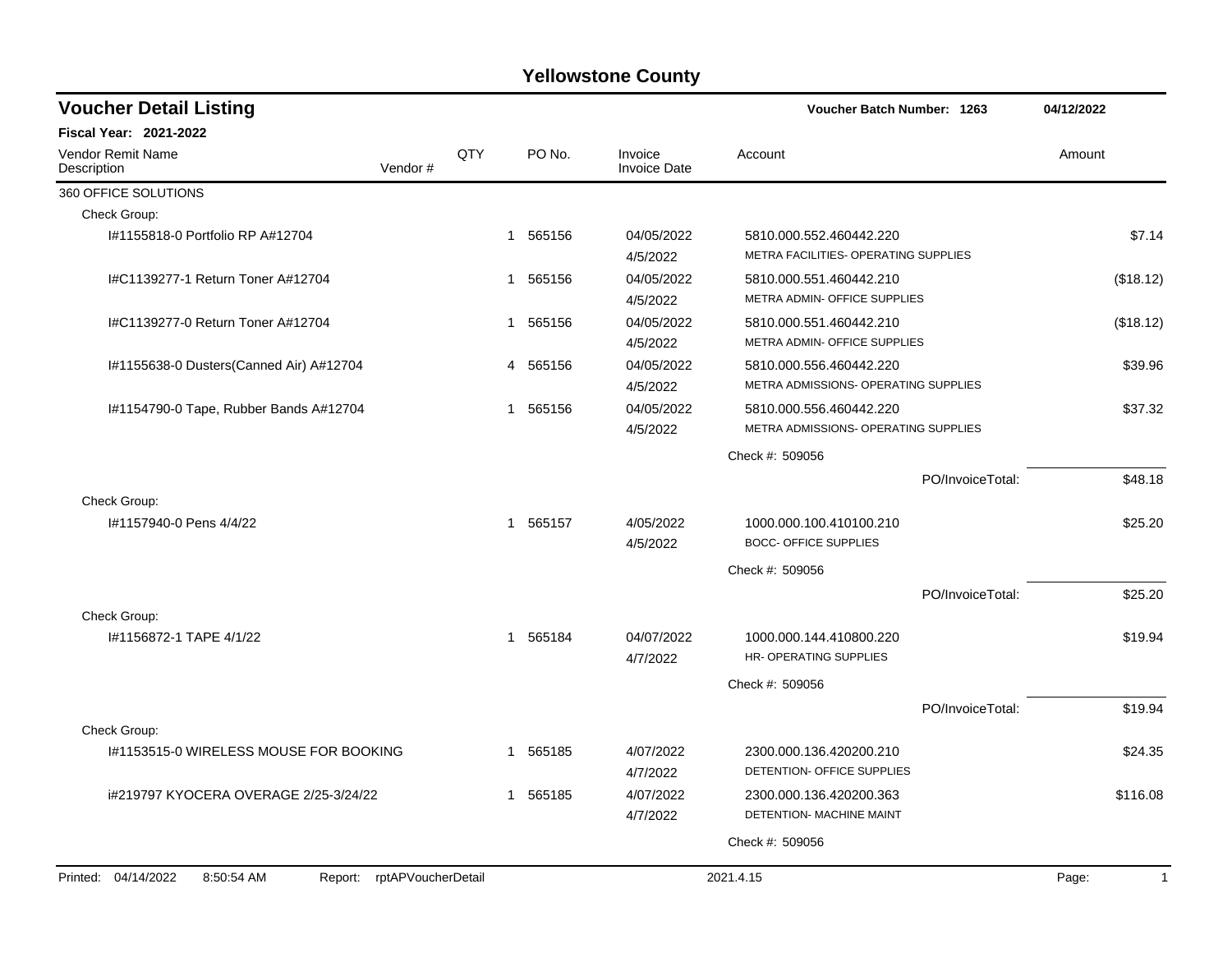| <b>Voucher Detail Listing</b>                         |                               |     |                        |                                | Voucher Batch Number: 1263                                      | 04/12/2022              |
|-------------------------------------------------------|-------------------------------|-----|------------------------|--------------------------------|-----------------------------------------------------------------|-------------------------|
| Fiscal Year: 2021-2022                                |                               |     |                        |                                |                                                                 |                         |
| Vendor Remit Name<br>Description                      | Vendor#                       | QTY | PO No.                 | Invoice<br><b>Invoice Date</b> | Account                                                         | Amount                  |
|                                                       |                               |     |                        |                                | PO/InvoiceTotal:                                                | \$140.43                |
|                                                       |                               |     |                        |                                | Vendor Total:                                                   | \$233.75                |
| ACE HARDWARE.<br>Check Group:                         | 002250                        |     |                        |                                |                                                                 |                         |
| I#223449/1 Screwdrivers & Magnet set A#1113           |                               |     | 1 565168               | 04/07/2022<br>4/7/2022         | 5810.000.552.460442.220<br>METRA FACILITIES- OPERATING SUPPLIES | \$77.92                 |
| I#223839/1 Screwdrivers, Pliers, Tape Measurer A#1113 |                               |     | 1 565168               | 04/07/2022<br>4/7/2022         | 5810.000.552.460442.220<br>METRA FACILITIES- OPERATING SUPPLIES | \$108.90                |
|                                                       |                               |     |                        |                                | Check #: 509057                                                 |                         |
|                                                       |                               |     |                        |                                | PO/InvoiceTotal:                                                | \$186.82                |
|                                                       |                               |     |                        |                                | Vendor Total:                                                   | \$186.82                |
| ADVANCED PAYROLL SOLUTIONS<br>Check Group:            |                               |     |                        |                                |                                                                 |                         |
| 1#496 PR SVC K.W. 3/16-3/31/22                        |                               |     | 565197<br>$\mathbf{1}$ | 04/07/2022<br>4/7/2022         | 7301.000.725.430900.398<br>CUSTER CEM-VAR CONTRACT SVC          | \$239.75                |
| I#496 PR SVC M.P. 3/16-3/31/22                        |                               |     | 1 565197               | 04/07/2022<br>4/7/2022         | 7301.000.725.430900.398<br>CUSTER CEM-VAR CONTRACT SVC          | \$171.25                |
|                                                       |                               |     |                        |                                | Check #: 509058                                                 |                         |
|                                                       |                               |     |                        |                                | PO/InvoiceTotal:                                                | \$411.00                |
|                                                       |                               |     |                        |                                | Vendor Total:                                                   | \$411.00                |
| ALTERATIONS AND MORE<br>Check Group:                  |                               |     |                        |                                |                                                                 |                         |
| 1#3 HEM OFF ROCHE                                     |                               |     | 3 565189               | 04/07/2022<br>4/7/2022         | 2300.000.136.420200.229<br>DETENTION- CLOTHING/UNIFORM STAFF    | \$45.00                 |
| 1#3 ADD VELCRO OFF KUSHNER                            |                               |     | 4 565189               | 04/07/2022<br>4/7/2022         | 2300.000.136.420200.229<br>DETENTION- CLOTHING/UNIFORM STAFF    | \$32.00                 |
|                                                       |                               |     |                        |                                | Check #: 509059                                                 |                         |
|                                                       |                               |     |                        |                                | PO/InvoiceTotal:                                                | \$77.00                 |
|                                                       |                               |     |                        |                                | Vendor Total:                                                   | \$77.00                 |
| <b>ALTERNATIVES INC</b>                               | 001245                        |     |                        |                                |                                                                 |                         |
| Printed: 04/14/2022<br>8:50:54 AM                     | rptAPVoucherDetail<br>Report: |     |                        |                                | 2021.4.15                                                       | $\overline{c}$<br>Page: |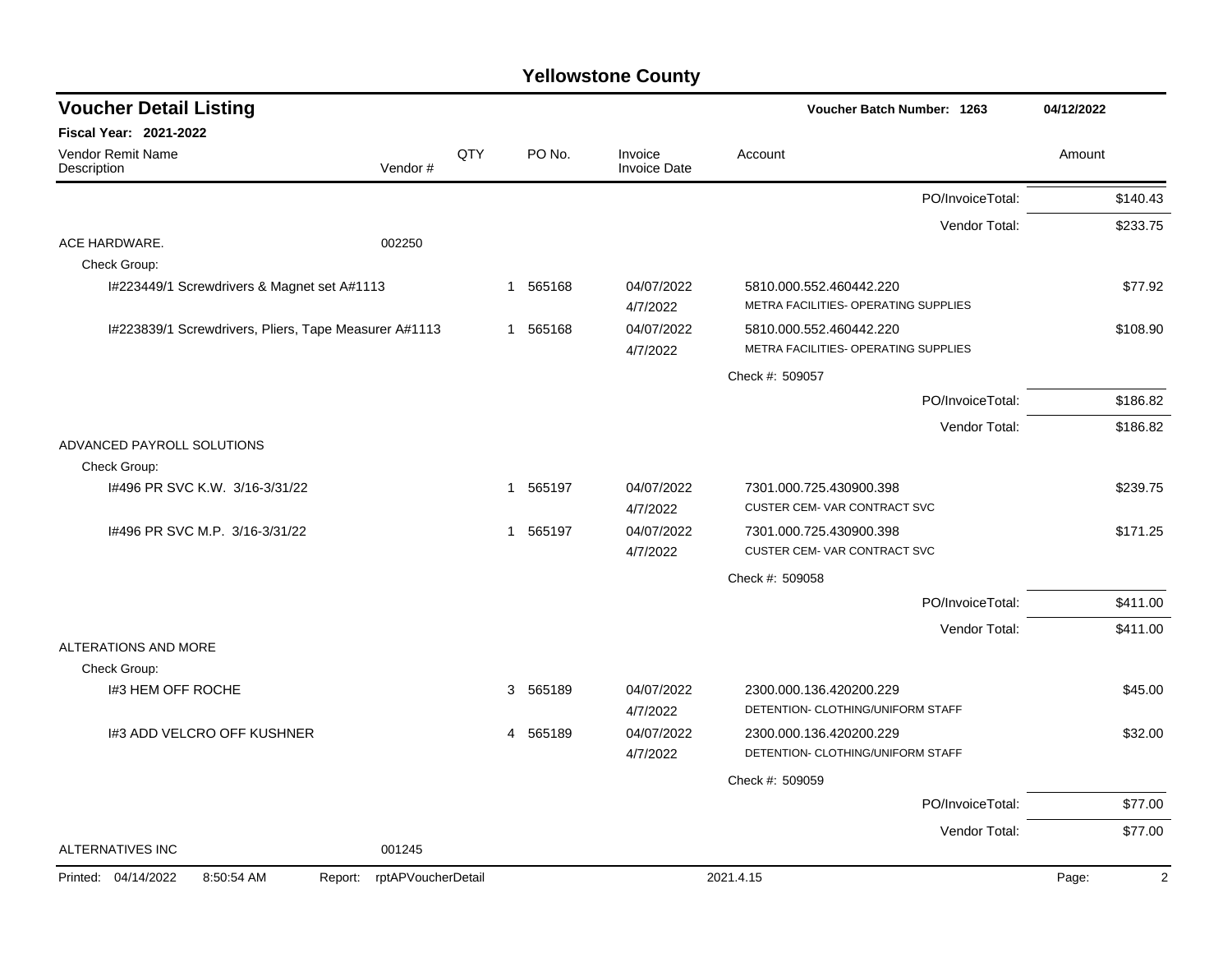|                                                                                                                                                |                                             |                      |            | <b>Yellowstone County</b>      |                                                                                  |                  |            |
|------------------------------------------------------------------------------------------------------------------------------------------------|---------------------------------------------|----------------------|------------|--------------------------------|----------------------------------------------------------------------------------|------------------|------------|
| <b>Voucher Detail Listing</b>                                                                                                                  |                                             |                      |            |                                | Voucher Batch Number: 1263                                                       |                  | 04/12/2022 |
| Fiscal Year: 2021-2022                                                                                                                         |                                             |                      |            |                                |                                                                                  |                  |            |
| <b>Vendor Remit Name</b><br>Description                                                                                                        | Vendor#                                     | QTY                  | PO No.     | Invoice<br><b>Invoice Date</b> | Account                                                                          |                  | Amount     |
| Check Group:                                                                                                                                   |                                             |                      |            |                                |                                                                                  |                  |            |
| I#2022-04-02 CAM DAILY                                                                                                                         |                                             |                      | 670 565167 | 04/07/2022<br>4/7/2022         | 2300.000.136.420200.220<br>DETENTION- OPERATING SUPPLIES                         |                  | \$3,685.00 |
| I#2022-04-02 REMOTE BREATH                                                                                                                     |                                             |                      | 322 565167 | 04/07/2022<br>4/7/2022         | 2300.000.136.420200.220<br>DETENTION- OPERATING SUPPLIES                         |                  | \$1,449.00 |
|                                                                                                                                                |                                             |                      |            |                                | Check #: 509060                                                                  |                  |            |
|                                                                                                                                                |                                             |                      |            |                                |                                                                                  | PO/InvoiceTotal: | \$5,134.00 |
|                                                                                                                                                |                                             |                      |            |                                |                                                                                  | Vendor Total:    | \$5,134.00 |
| ANGEL LIND'S DAIRY INC<br>Check Group:                                                                                                         |                                             |                      |            |                                |                                                                                  |                  |            |
| I#30100247 A#YOUTHS Dairy 4/6/22                                                                                                               |                                             |                      | 1 565154   | 04/05/2022<br>4/5/2022         | 2399.000.235.420250.223<br>YSC-FOOD                                              |                  | \$153.46   |
|                                                                                                                                                |                                             |                      |            |                                | Check #: 509061                                                                  |                  |            |
|                                                                                                                                                |                                             |                      |            |                                |                                                                                  | PO/InvoiceTotal: | \$153.46   |
|                                                                                                                                                |                                             |                      |            |                                |                                                                                  | Vendor Total:    | \$153.46   |
| ARENA NETWORK, INC<br>Check Group:                                                                                                             |                                             |                      |            |                                |                                                                                  |                  |            |
| 1#111899 4/1/22 QRTLY MEMBERSHIP                                                                                                               |                                             |                      | 1 565160   | 04/05/2022<br>4/5/2022         | 5810.000.555.460442.398<br>METRA MARKETING- VARIABLE CONTRACT<br><b>SERVICES</b> |                  | \$4,583.00 |
|                                                                                                                                                |                                             |                      |            |                                | Check #: 509062                                                                  |                  |            |
|                                                                                                                                                |                                             |                      |            |                                |                                                                                  | PO/InvoiceTotal: | \$4,583.00 |
| AUTOMATIC DOORS OF MT INC                                                                                                                      | 038988                                      |                      |            |                                |                                                                                  | Vendor Total:    | \$4,583.00 |
| Check Group:                                                                                                                                   |                                             |                      |            |                                |                                                                                  |                  |            |
| I#5585 Concourse Broken Door & Window 3/31/22                                                                                                  |                                             |                      | 1 565175   | 04/07/2022<br>4/7/2022         | 5811.000.552.460442.369<br>FACILITIES- BUILDING REPAIRS                          |                  | \$2,130.00 |
|                                                                                                                                                |                                             |                      |            |                                | Check #: 509063                                                                  |                  |            |
|                                                                                                                                                |                                             |                      |            |                                |                                                                                  | PO/InvoiceTotal: | \$2,130.00 |
|                                                                                                                                                |                                             |                      |            |                                |                                                                                  | Vendor Total:    | \$2,130.00 |
| $\begin{array}{c}\n\bullet & \bullet & \bullet & \bullet & \bullet & \bullet & \bullet\n\end{array}$<br>0.11110000<br>$\overline{\phantom{0}}$ | $\lambda$ $\sim$ $\sim$ $\lambda$<br>$\sim$ | $\sim$ $\sim$ $\sim$ |            |                                | $\frac{1}{2}$                                                                    |                  | $\sim$     |

#### Printed: 04/14/2022 8:50:54 AM Report: rptAPVoucherDetail 2021.4.15 2021.4.15 Page: 3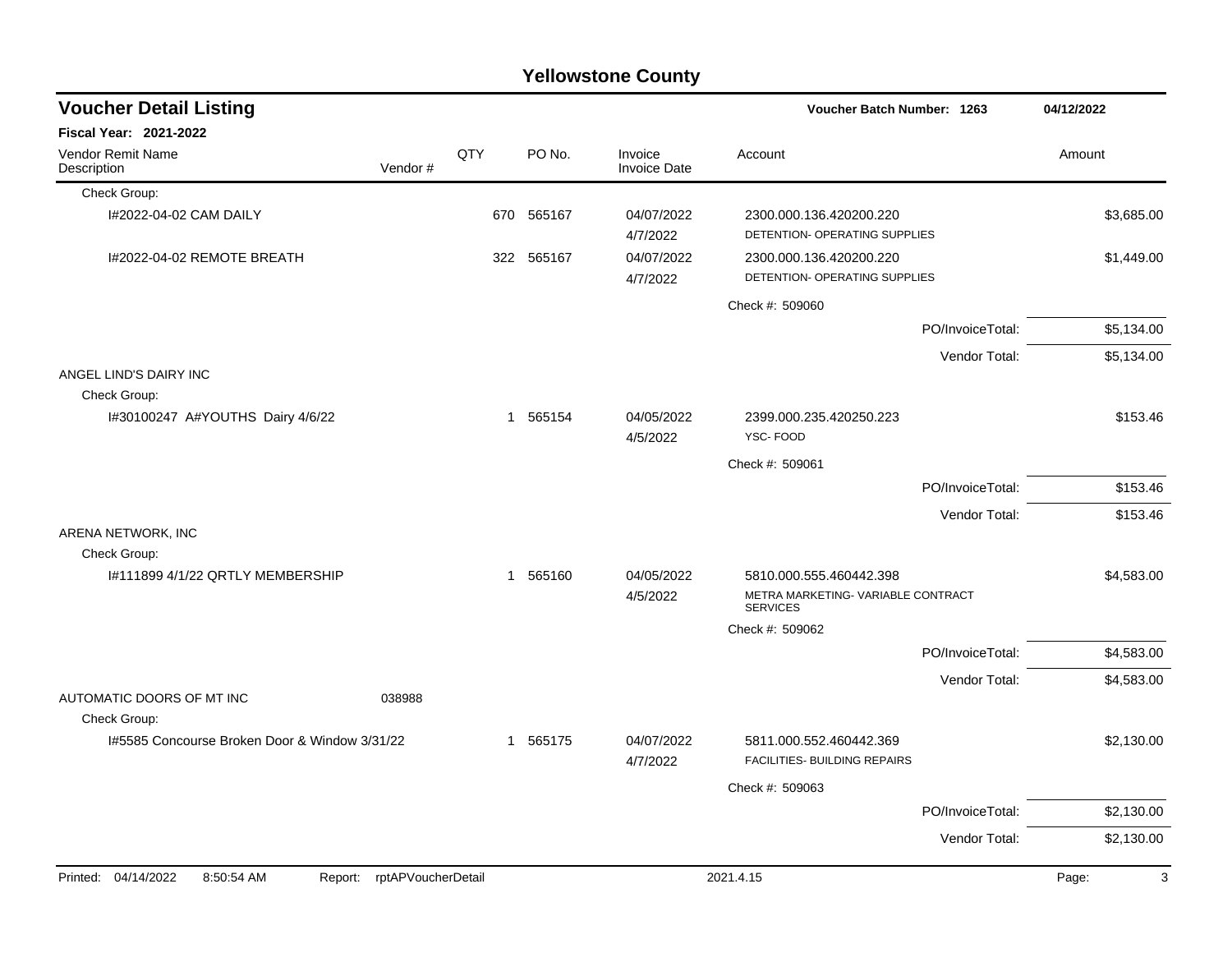| <b>Voucher Detail Listing</b>           |         |              |          |                                | <b>Voucher Batch Number: 1263</b>                        | 04/12/2022 |  |
|-----------------------------------------|---------|--------------|----------|--------------------------------|----------------------------------------------------------|------------|--|
| <b>Fiscal Year: 2021-2022</b>           |         |              |          |                                |                                                          |            |  |
| <b>Vendor Remit Name</b><br>Description | Vendor# | QTY          | PO No.   | Invoice<br><b>Invoice Date</b> | Account                                                  | Amount     |  |
| <b>BARGREEN ELLINGSON INC</b>           | 046659  |              |          |                                |                                                          |            |  |
| Check Group:                            |         |              |          |                                |                                                          |            |  |
| I#010312602 MULTI SURF CLEANER          |         | $\mathbf{1}$ | 565179   | 04/07/2022<br>4/7/2022         | 2300.000.136.420200.220<br>DETENTION- OPERATING SUPPLIES | \$106.46   |  |
| I#010312602 SHAMPOO                     |         |              | 5 565179 | 04/07/2022<br>4/7/2022         | 2300.000.136.420200.220<br>DETENTION- OPERATING SUPPLIES | \$309.50   |  |
| 1#010312602 MULTI SURF WIPES            |         | 30           | 565179   | 04/07/2022<br>4/7/2022         | 2300.000.136.420200.220<br>DETENTION- OPERATING SUPPLIES | \$208.50   |  |
| 1#010312602 CAN LINER 33 GAL            |         |              | 3 565179 | 04/07/2022<br>4/7/2022         | 2300.000.136.420200.220<br>DETENTION- OPERATING SUPPLIES | \$99.60    |  |
| 1#010312602 CAN LINER 44 GAL            |         |              | 3 565179 | 04/07/2022<br>4/7/2022         | 2300.000.136.420200.220<br>DETENTION- OPERATING SUPPLIES | \$132.57   |  |
| I#010312602 COCKTAIL NAP                |         |              | 8 565179 | 04/07/2022<br>4/7/2022         | 2300.000.136.420200.220<br>DETENTION- OPERATING SUPPLIES | \$144.00   |  |
| 1#010312602 TOILET PAPER                |         | 33           | 565179   | 04/07/2022<br>4/7/2022         | 2300.000.136.420200.220<br>DETENTION- OPERATING SUPPLIES | \$1,514.04 |  |
| 1#010312602 FEM NAPKINS                 |         |              | 9 565179 | 04/07/2022<br>4/7/2022         | 2300.000.136.420200.220<br>DETENTION- OPERATING SUPPLIES | \$575.19   |  |
| 1#010312602 TAMPONS                     |         |              | 4 565179 | 04/07/2022<br>4/7/2022         | 2300.000.136.420200.220<br>DETENTION- OPERATING SUPPLIES | \$379.76   |  |
| 1#010312602 ROLL TOWELL                 |         |              | 2 565179 | 04/07/2022<br>4/7/2022         | 2300.000.136.420200.220<br>DETENTION- OPERATING SUPPLIES | \$118.90   |  |
| I#010312602 BRWN BAG                    |         |              | 1 565179 | 04/07/2022<br>4/7/2022         | 2300.000.136.420200.220<br>DETENTION- OPERATING SUPPLIES | \$87.95    |  |
| 1#010312602 NITRILE GLOVES MD           |         | 40           | 565179   | 04/07/2022<br>4/7/2022         | 2300.000.136.420200.220<br>DETENTION- OPERATING SUPPLIES | \$390.00   |  |
| #010312602 NITRILE GLOVES LRG           |         | 50           | 565179   | 04/07/2022<br>4/7/2022         | 2300.000.136.420200.220<br>DETENTION- OPERATING SUPPLIES | \$520.00   |  |
| 1#010312602 NITRILE GLOVES XL           |         | 70           | 565179   | 04/07/2022<br>4/7/2022         | 2300.000.136.420200.220<br>DETENTION- OPERATING SUPPLIES | \$728.00   |  |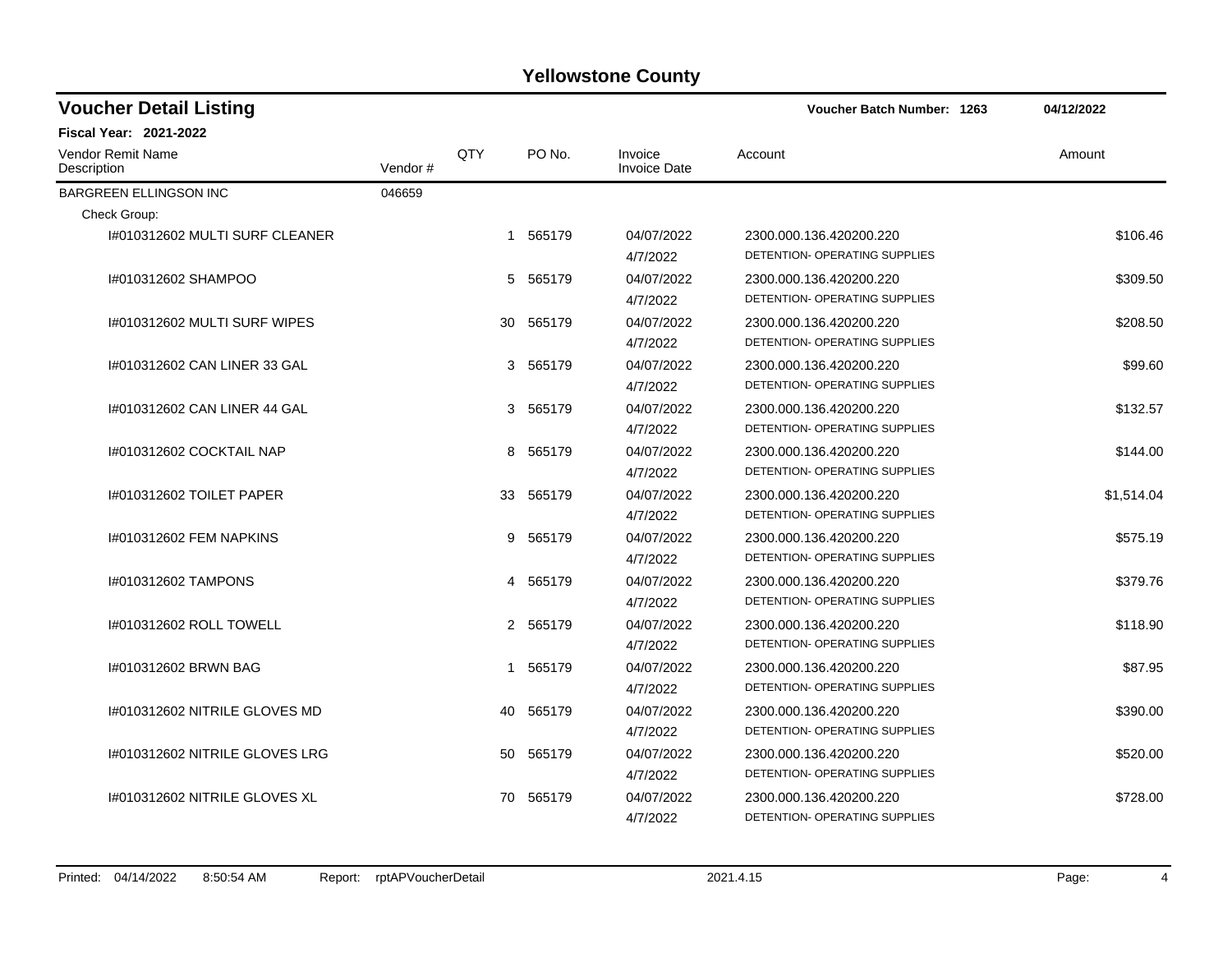| <b>Voucher Detail Listing</b>    |         |     |             |                                | <b>Voucher Batch Number: 1263</b>                         | 04/12/2022 |
|----------------------------------|---------|-----|-------------|--------------------------------|-----------------------------------------------------------|------------|
| <b>Fiscal Year: 2021-2022</b>    |         |     |             |                                |                                                           |            |
| Vendor Remit Name<br>Description | Vendor# | QTY | PO No.      | Invoice<br><b>Invoice Date</b> | Account                                                   | Amount     |
| I#010312602 SCRUB END BRISTLE    |         |     | 2 565179    | 04/07/2022<br>4/7/2022         | 2300.000.136.420200.224<br>DETENTION- JANITORIAL SUPPLIES | \$43.76    |
| I#010323570 TAMPONS              |         |     | 5 565179    | 04/07/2022<br>4/7/2022         | 2300.000.136.420200.220<br>DETENTION- OPERATING SUPPLIES  | \$474.70   |
| 1#010323571 TOILET PAPER         |         |     | 1 565179    | 04/07/2022<br>4/7/2022         | 2300.000.136.420200.220<br>DETENTION- OPERATING SUPPLIES  | \$45.88    |
| 1#010323571 SRUB END W/BRISTLE   |         |     | 2 565179    | 04/07/2022<br>4/7/2022         | 2300.000.136.420200.224<br>DETENTION- JANITORIAL SUPPLIES | \$43.76    |
| 1#010323571 PAPER TOWEL          |         |     | 2 565179    | 04/07/2022<br>4/7/2022         | 2300.000.136.420200.220<br>DETENTION- OPERATING SUPPLIES  | \$61.56    |
| I#010323571 MULTI SURF WIPES     |         |     | 3 565179    | 04/07/2022<br>4/7/2022         | 2300.000.136.420200.220<br>DETENTION- OPERATING SUPPLIES  | \$20.85    |
| #010323572 DETERGENT             |         |     | 1 565179    | 04/07/2022<br>4/7/2022         | 2300.000.136.420200.224<br>DETENTION- JANITORIAL SUPPLIES | \$63.67    |
| I#010323572 MULTI SURF CLEANER   |         |     | 1 565179    | 04/07/2022<br>4/7/2022         | 2300.000.136.420200.224<br>DETENTION- JANITORIAL SUPPLIES | \$106.46   |
| I#010323572 SHAMPOO              |         |     | 5 565179    | 04/07/2022<br>4/7/2022         | 2300.000.136.420200.220<br>DETENTION- OPERATING SUPPLIES  | \$309.50   |
| 1#010323572 MULTI SUR WIPES      |         |     | 1 565179    | 04/07/2022<br>4/7/2022         | 2300.000.136.420200.220<br>DETENTION- OPERATING SUPPLIES  | \$6.95     |
| 1#010323572 CAN LINER 33 GAL     |         |     | 2 565179    | 04/07/2022<br>4/7/2022         | 2300.000.136.420200.220<br>DETENTION- OPERATING SUPPLIES  | \$66.40    |
| 1#010323572 CAN LINER 44 GAL     |         |     | 1 565179    | 04/07/2022<br>4/7/2022         | 2300.000.136.420200.220<br>DETENTION- OPERATING SUPPLIES  | \$44.19    |
| I#010323572 FACIAL TISSUE        |         |     | 1 565179    | 04/07/2022<br>4/7/2022         | 2300.000.136.420200.220<br>DETENTION- OPERATING SUPPLIES  | \$29.05    |
| 1#010323572 COCKTAIL NAPK        |         |     | 565179<br>6 | 04/07/2022<br>4/7/2022         | 2300.000.136.420200.220<br>DETENTION- OPERATING SUPPLIES  | \$108.00   |
| 1#010323572 TOILET PAPER         |         | 25  | 565179      | 04/07/2022<br>4/7/2022         | 2300.000.136.420200.220<br>DETENTION- OPERATING SUPPLIES  | \$1,147.00 |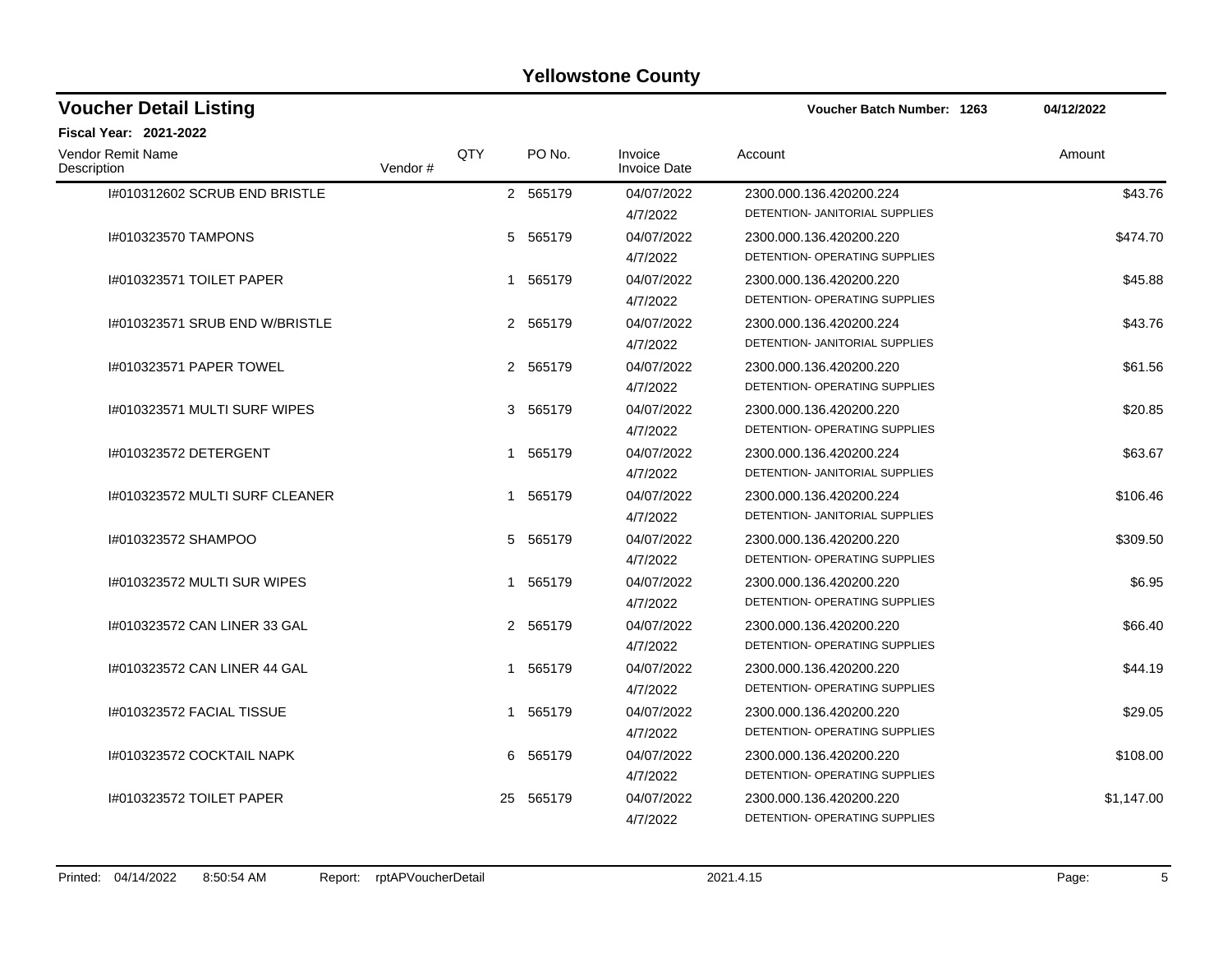| <b>Voucher Detail Listing</b>                                   |     |           |                                | Voucher Batch Number: 1263                            | 04/12/2022 |
|-----------------------------------------------------------------|-----|-----------|--------------------------------|-------------------------------------------------------|------------|
| Fiscal Year: 2021-2022                                          |     |           |                                |                                                       |            |
| Vendor Remit Name<br>Description<br>Vendor#                     | QTY | PO No.    | Invoice<br><b>Invoice Date</b> | Account                                               | Amount     |
| 1#010323572 ROLL TOWELL                                         |     | 2 565179  | 04/07/2022                     | 2300.000.136.420200.220                               | \$118.90   |
|                                                                 |     |           | 4/7/2022                       | DETENTION- OPERATING SUPPLIES                         |            |
| I#010323572 BRWN BAG                                            |     | 2 565179  | 04/07/2022                     | 2300.000.136.420200.220                               | \$175.90   |
|                                                                 |     |           | 4/7/2022                       | DETENTION- OPERATING SUPPLIES                         |            |
| 1#010323572 PAPER TOWELL                                        |     | 2 565179  | 04/07/2022                     | 2300.000.136.420200.220                               | \$61.56    |
|                                                                 |     |           | 4/7/2022                       | DETENTION- OPERATING SUPPLIES                         |            |
| I#010323572 NITRILE GLOVES MD                                   |     | 10 565179 | 04/07/2022                     | 2300.000.136.420200.220                               | \$97.00    |
|                                                                 |     |           | 4/7/2022                       | DETENTION- OPERATING SUPPLIES                         |            |
| 1#010323572 NITRILE GLOVES LRG                                  | 20  | 565179    | 04/07/2022                     | 2300.000.136.420200.220                               | \$194.00   |
|                                                                 |     |           | 4/7/2022                       | DETENTION- OPERATING SUPPLIES                         |            |
| I#010323572 NITRILE GLOVES XL                                   | 10  | 565179    | 04/07/2022                     | 2300.000.136.420200.220                               | \$97.00    |
|                                                                 |     |           | 4/7/2022                       | DETENTION- OPERATING SUPPLIES                         |            |
| I#010323572 TAMPONS                                             | 3   | 565179    | 04/07/2022                     | 2300.000.136.420200.220                               | \$284.82   |
|                                                                 |     |           | 4/7/2022                       | DETENTION- OPERATING SUPPLIES                         |            |
| I#010323572 FEM NAPKINS                                         | 7   | 565179    | 04/07/2022                     | 2300.000.136.420200.220                               | \$447.37   |
|                                                                 |     |           | 4/7/2022                       | DETENTION- OPERATING SUPPLIES                         |            |
| 1#010323572 JUMBO TISSUE                                        | 1   | 565179    | 04/07/2022                     | 2300.000.136.420200.220                               | \$30.78    |
|                                                                 |     |           | 4/7/2022                       | DETENTION- OPERATING SUPPLIES                         |            |
| I#010323572 MULTI SURF WIPES                                    | 9   | 565179    | 04/07/2022                     | 2300.000.136.420200.220                               | \$62.55    |
|                                                                 |     |           | 4/7/2022                       | DETENTION- OPERATING SUPPLIES                         |            |
|                                                                 |     |           |                                | Check #: 509064                                       |            |
|                                                                 |     |           |                                | PO/InvoiceTotal:                                      | \$9,456.08 |
|                                                                 |     |           |                                | Vendor Total:                                         | \$9,456.08 |
| <b>BIDLAKE AGENCY</b><br>041482<br>Check Group:                 |     |           |                                |                                                       |            |
| 1#6066 RENEWAL DEPT ACCIDENT POLICY 3/30/22                     |     | 1 565176  | 04/07/2022                     | 7218.000.719.420400.398                               | \$3,455.00 |
|                                                                 |     |           | 4/7/2022                       | BLUE CREEK FIRE SERV AREA- VARIABLE<br>CONTRACT SERVI |            |
|                                                                 |     |           |                                | Check #: 509065                                       |            |
|                                                                 |     |           |                                | PO/InvoiceTotal:                                      | \$3,455.00 |
|                                                                 |     |           |                                | Vendor Total:                                         | \$3,455.00 |
| Printed: 04/14/2022<br>8:50:54 AM<br>Report: rptAPVoucherDetail |     |           |                                | 2021.4.15                                             | 6<br>Page: |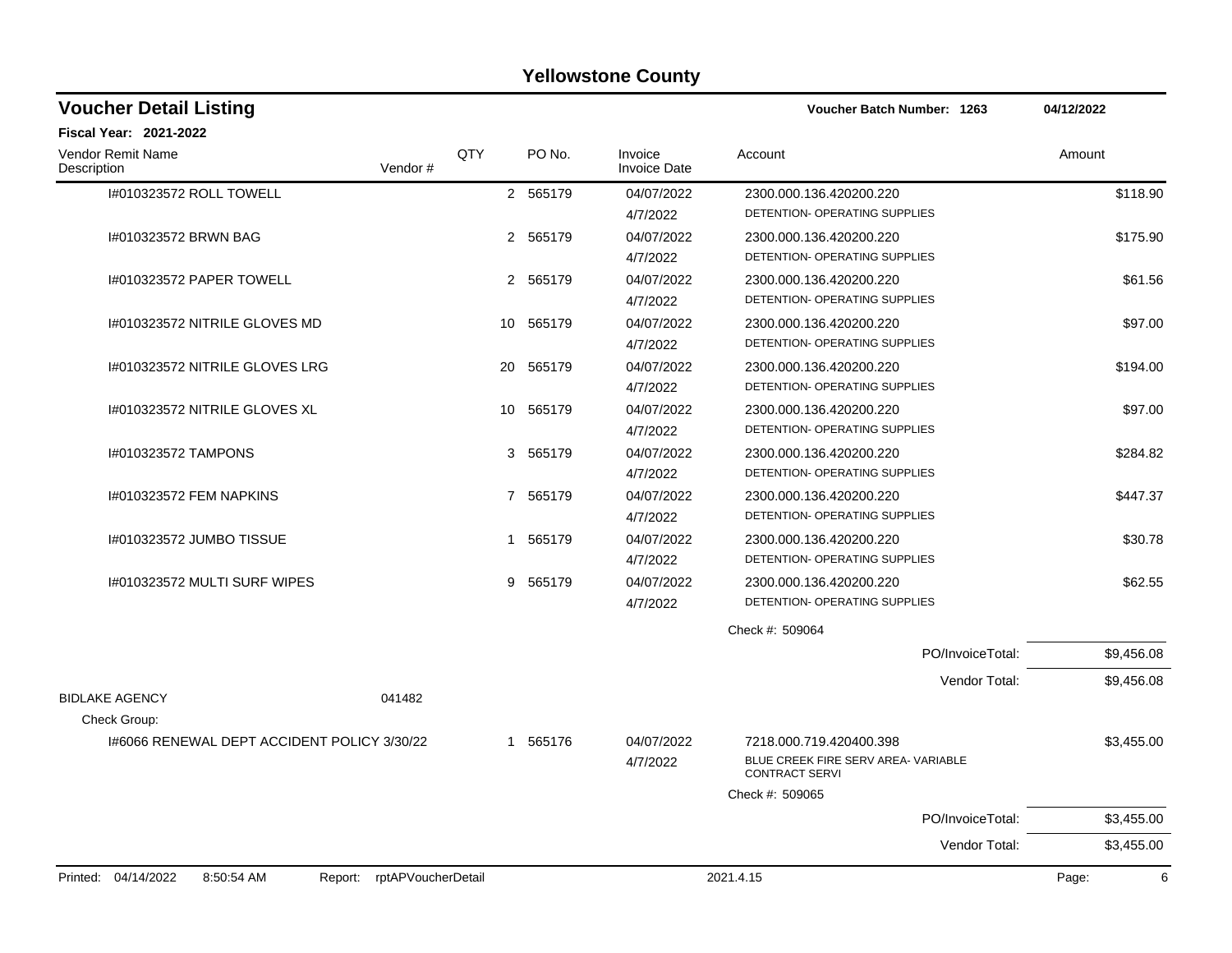| <b>Voucher Detail Listing</b>                                   |                    |     |          |                                | Voucher Batch Number: 1263                                   |                  | 04/12/2022              |
|-----------------------------------------------------------------|--------------------|-----|----------|--------------------------------|--------------------------------------------------------------|------------------|-------------------------|
| <b>Fiscal Year: 2021-2022</b>                                   |                    |     |          |                                |                                                              |                  |                         |
| Vendor Remit Name<br>Description                                | Vendor#            | QTY | PO No.   | Invoice<br><b>Invoice Date</b> | Account                                                      |                  | Amount                  |
| <b>BILLINGS CLINIC</b>                                          |                    |     |          |                                |                                                              |                  |                         |
| Check Group:                                                    |                    |     |          |                                |                                                              |                  |                         |
| 1#54916359-I SANE KIT 3/7/22                                    |                    |     | 1 565183 | 04/07/2022<br>4/7/2022         | 2300.000.131.420140.202<br>DETECTIVES- EXPENSE OF INVEST     |                  | \$600.00                |
|                                                                 |                    |     |          |                                | Check #: 509066                                              |                  |                         |
|                                                                 |                    |     |          |                                |                                                              | PO/InvoiceTotal: | \$600.00                |
|                                                                 |                    |     |          |                                |                                                              | Vendor Total:    | \$600.00                |
| <b>BLACKFOOT.</b>                                               |                    |     |          |                                |                                                              |                  |                         |
| Check Group:                                                    |                    |     |          |                                |                                                              |                  |                         |
| A#178290 4/1/22 MONTHLY ETHERNET                                |                    |     | 1 565163 | 04/05/2022<br>4/5/2022         | 5810.000.552.460442.345<br>METRA FACILITIES- PHONE           |                  | \$1,273.69              |
| A#178290 JAN 22 LATE FEE CREDIT                                 |                    |     | 1 565163 | 04/05/2022<br>4/5/2022         | 5810.000.552.460442.345<br>METRA FACILITIES- PHONE           |                  | (\$12.74)               |
|                                                                 |                    |     |          |                                | Check #: 509067                                              |                  |                         |
|                                                                 |                    |     |          |                                |                                                              | PO/InvoiceTotal: | \$1,260.95              |
|                                                                 |                    |     |          |                                |                                                              | Vendor Total:    | \$1,260.95              |
| <b>BLUE CREEK VFD</b>                                           | 011035             |     |          |                                |                                                              |                  |                         |
| Check Group:                                                    |                    |     |          |                                |                                                              |                  |                         |
| Q1 2022 EXPENSES                                                |                    |     | 1 565174 | 04/07/2022                     | 7218.000.719.420400.398                                      |                  | \$2,441.74              |
|                                                                 |                    |     |          | 4/7/2022                       | BLUE CREEK FIRE SERV AREA- VARIABLE<br><b>CONTRACT SERVI</b> |                  |                         |
|                                                                 |                    |     |          |                                | Check #: 509068                                              |                  |                         |
|                                                                 |                    |     |          |                                |                                                              | PO/InvoiceTotal: | \$2,441.74              |
|                                                                 |                    |     |          |                                |                                                              | Vendor Total:    | \$2,441.74              |
| <b>CAPITAL ONE</b>                                              |                    |     |          |                                |                                                              |                  |                         |
| Check Group:                                                    |                    |     |          |                                |                                                              |                  |                         |
| A#643635 WalMart Catering 3/4/22 Home Improv Exhibitor<br>Party |                    |     | 1 565159 | 04/05/2022                     | 5810.000.553.460442.228                                      |                  | \$109.21                |
|                                                                 |                    |     |          | 4/5/2022                       | METRA CONCESSIONS- FOOD-CATERING                             |                  |                         |
| A#643635 Walmart 3/11/22 Shinedown Cat                          |                    |     | 1 565159 | 04/05/2022<br>4/5/2022         | 5810.000.553.460442.228<br>METRA CONCESSIONS- FOOD-CATERING  |                  | \$68.20                 |
|                                                                 |                    |     |          |                                |                                                              |                  |                         |
| Printed: 04/14/2022<br>8:50:54 AM<br>Report:                    | rptAPVoucherDetail |     |          |                                | 2021.4.15                                                    |                  | $\overline{7}$<br>Page: |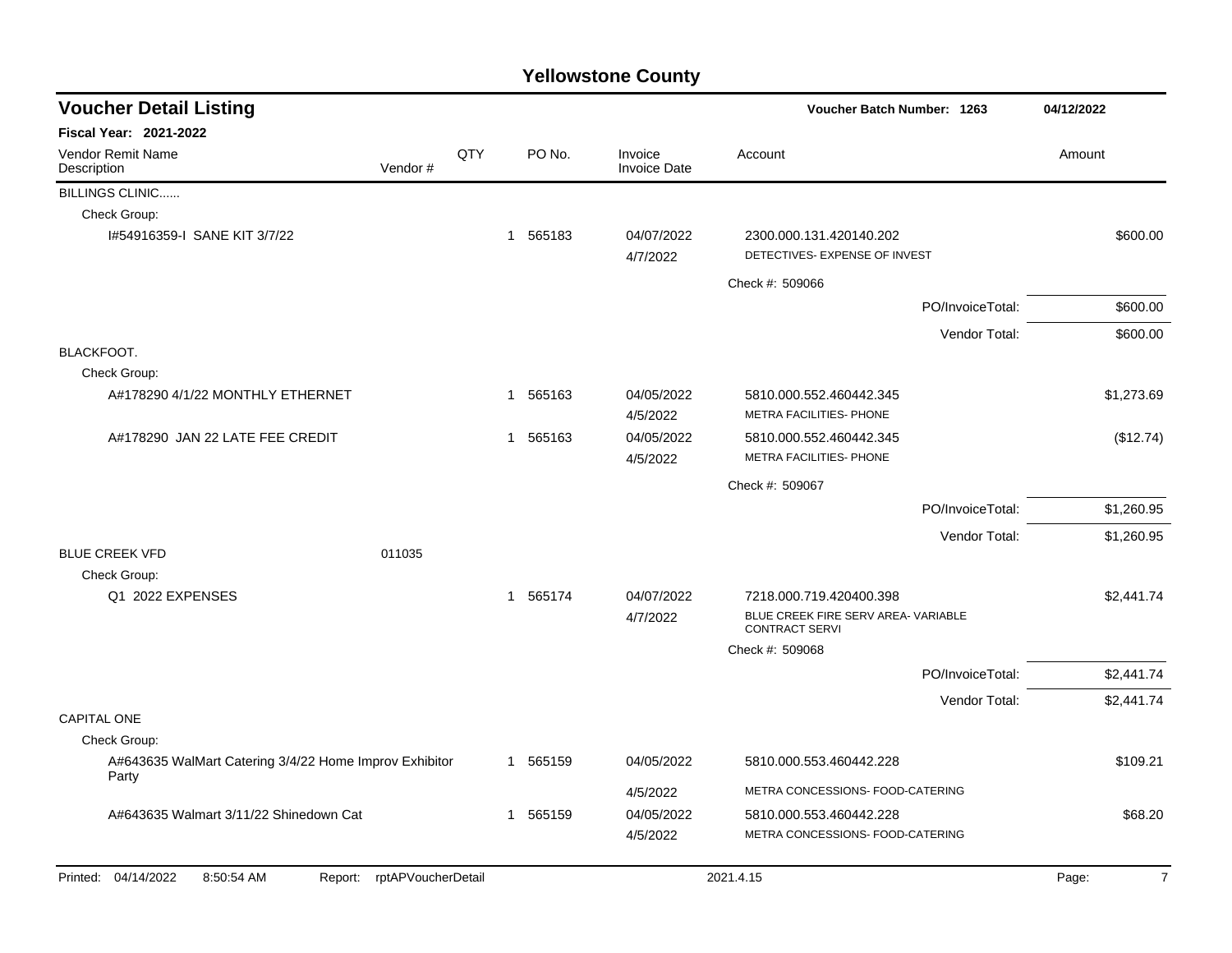| <b>Yellowstone County</b> |  |
|---------------------------|--|
|---------------------------|--|

| <b>Voucher Detail Listing</b>                |                    |     |          |                                | Voucher Batch Number: 1263                                  |                  | 04/12/2022 |
|----------------------------------------------|--------------------|-----|----------|--------------------------------|-------------------------------------------------------------|------------------|------------|
| <b>Fiscal Year: 2021-2022</b>                |                    |     |          |                                |                                                             |                  |            |
| Vendor Remit Name<br>Description             | Vendor#            | QTY | PO No.   | Invoice<br><b>Invoice Date</b> | Account                                                     |                  | Amount     |
| A#643635 WalMart 3/18/22 Jeff Dunham Cat     |                    |     | 1 565159 | 04/05/2022<br>4/5/2022         | 5810.000.553.460442.228<br>METRA CONCESSIONS- FOOD-CATERING |                  | \$94.61    |
|                                              |                    |     |          |                                | Check #: 509069                                             |                  |            |
|                                              |                    |     |          |                                |                                                             | PO/InvoiceTotal: | \$272.02   |
|                                              |                    |     |          |                                |                                                             | Vendor Total:    | \$272.02   |
| CENTURYLINK.<br>Check Group:                 |                    |     |          |                                |                                                             |                  |            |
| I#285203694 A#87497589 DATA SVC 3/24/22      |                    |     | 1 565155 | 04/05/2022<br>4/5/2022         | 5810.000.552.460442.345<br>METRA FACILITIES- PHONE          |                  | \$844.40   |
|                                              |                    |     |          |                                | Check #: 509070                                             |                  |            |
|                                              |                    |     |          |                                |                                                             | PO/InvoiceTotal: | \$844.40   |
|                                              |                    |     |          |                                |                                                             | Vendor Total:    | \$844.40   |
| <b>COOKS CORRECTIONAL</b>                    |                    |     |          |                                |                                                             |                  |            |
| Check Group:<br>I#N721677 BEV SERVER 5 GAL   |                    |     | 4 565194 | 04/07/2022                     | 2300.000.136.420200.220                                     |                  | \$321.56   |
|                                              |                    |     |          | 4/7/2022                       | DETENTION- OPERATING SUPPLIES                               |                  |            |
| I#N721677 BEV SERVER 3 GAL                   |                    |     | 4 565194 | 04/07/2022<br>4/7/2022         | 2300.000.136.420200.220<br>DETENTION- OPERATING SUPPLIES    |                  | \$169.16   |
|                                              |                    |     |          |                                | Check #: 509071                                             |                  |            |
|                                              |                    |     |          |                                |                                                             | PO/InvoiceTotal: | \$490.72   |
|                                              |                    |     |          |                                |                                                             | Vendor Total:    | \$490.72   |
| CREATIVE PRODUCT SOURCE INC                  |                    |     |          |                                |                                                             |                  |            |
| Check Group:                                 |                    |     |          |                                |                                                             |                  |            |
| I#CPI094038 WRIST RESTRAINT                  |                    |     | 1 565193 | 04/07/2022<br>4/7/2022         | 2300.000.136.420200.220<br>DETENTION- OPERATING SUPPLIES    |                  | \$434.77   |
|                                              |                    |     |          |                                | Check #: 509072                                             |                  |            |
|                                              |                    |     |          |                                |                                                             | PO/InvoiceTotal: | \$434.77   |
|                                              |                    |     |          |                                |                                                             | Vendor Total:    | \$434.77   |
| CRESCENT ELECTRIC SUPPLY<br>Check Group:     | 002456             |     |          |                                |                                                             |                  |            |
| Printed: 04/14/2022<br>8:50:54 AM<br>Report: | rptAPVoucherDetail |     |          |                                | 2021.4.15                                                   |                  | 8<br>Page: |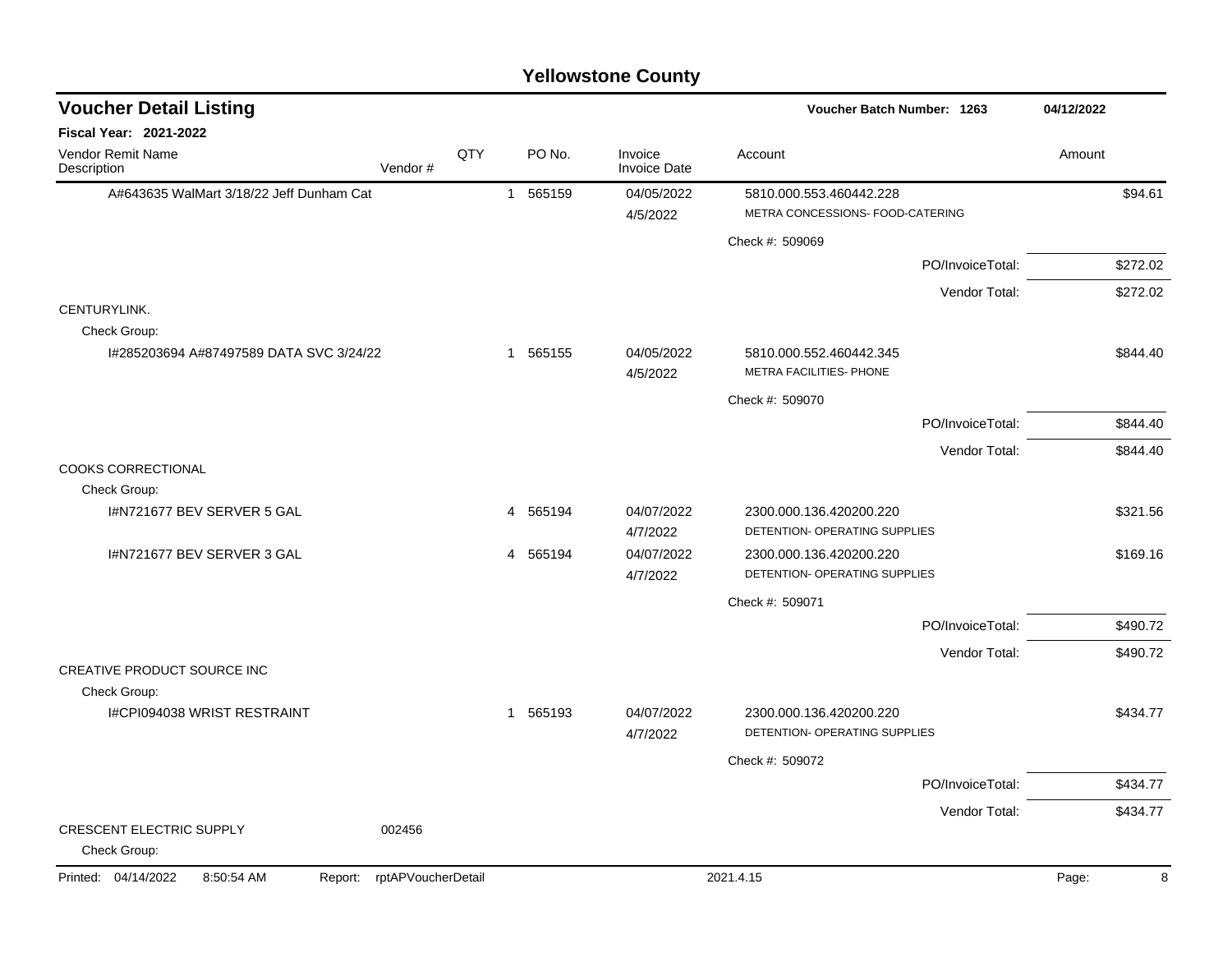|                                                                 |                |              |          | <b>Yellowstone County</b>      |                                                                 |                  |            |
|-----------------------------------------------------------------|----------------|--------------|----------|--------------------------------|-----------------------------------------------------------------|------------------|------------|
| <b>Voucher Detail Listing</b>                                   |                |              |          |                                | Voucher Batch Number: 1263                                      |                  | 04/12/2022 |
| Fiscal Year: 2021-2022                                          |                |              |          |                                |                                                                 |                  |            |
| Vendor Remit Name<br>Description                                | QTY<br>Vendor# |              | PO No.   | Invoice<br><b>Invoice Date</b> | Account                                                         |                  | Amount     |
| I#S510179669.001 Screwdriver, 20A Outlet A#192235               |                | 1            | 565142   | 04/05/2022<br>4/5/2022         | 5810.000.552.460442.220<br>METRA FACILITIES- OPERATING SUPPLIES |                  | \$67.30    |
|                                                                 |                |              |          |                                | Check #: 509073                                                 |                  |            |
|                                                                 |                |              |          |                                |                                                                 | PO/InvoiceTotal: | \$67.30    |
|                                                                 |                |              |          |                                |                                                                 | Vendor Total:    | \$67.30    |
| <b>CROWLEY FLECK PLLP</b>                                       |                |              |          |                                |                                                                 |                  |            |
| Check Group:                                                    |                |              |          |                                |                                                                 |                  |            |
| I#954182 LEGAL SVCS 10/21/21                                    |                | 1            | 565191   | 04/07/2022<br>4/7/2022         | 7254.000.730.431200.362<br>BIRELY DRAIN- MAINT & REPAIRS        |                  | \$2,897.50 |
| 1#959238 LEGAL SVCS 12/15/21                                    |                |              | 1 565191 | 04/07/2022<br>4/7/2022         | 7254.000.730.431200.362<br>BIRELY DRAIN- MAINT & REPAIRS        |                  | \$262.50   |
| 1#956340 LEGAL SVCS 11/18/21                                    |                | $\mathbf{1}$ | 565191   | 04/07/2022<br>4/7/2022         | 7254.000.730.431200.362<br>BIRELY DRAIN- MAINT & REPAIRS        |                  | \$225.00   |
|                                                                 |                |              |          |                                | Check #: 509074                                                 |                  |            |
|                                                                 |                |              |          |                                |                                                                 | PO/InvoiceTotal: | \$3,385.00 |
|                                                                 |                |              |          |                                |                                                                 | Vendor Total:    | \$3,385.00 |
| DIAMOND PARKING SERVICE LLC<br>Check Group:                     | 002619         |              |          |                                |                                                                 |                  |            |
| I#11462; Parking Enforcement MB09 04/2022                       |                | 1            | 565144   | 04/05/2022                     | 1000.000.145.411200.360                                         |                  | \$125.00   |
|                                                                 |                |              |          | 4/5/2022                       | <b>FACILITIES- REPAIR &amp; MAINT SERVICE</b>                   |                  |            |
|                                                                 |                |              |          |                                | Check #: 509075                                                 |                  |            |
|                                                                 |                |              |          |                                |                                                                 | PO/InvoiceTotal: | \$125.00   |
|                                                                 |                |              |          |                                |                                                                 | Vendor Total:    | \$125.00   |
| <b>ECONOPRINT</b>                                               |                |              |          |                                |                                                                 |                  |            |
| Check Group:                                                    |                |              |          |                                |                                                                 |                  |            |
| 1#313754 INMATE SPEC REQ FORMS                                  |                |              | 1 565190 | 04/07/2022<br>4/7/2022         | 2300.000.136.420200.220<br>DETENTION- OPERATING SUPPLIES        |                  | \$875.67   |
|                                                                 |                |              |          |                                | Check #: 509076                                                 |                  |            |
|                                                                 |                |              |          |                                |                                                                 | PO/InvoiceTotal: | \$875.67   |
|                                                                 |                |              |          |                                |                                                                 | Vendor Total:    | \$875.67   |
| Printed: 04/14/2022<br>Report: rptAPVoucherDetail<br>8:50:54 AM |                |              |          |                                | 2021.4.15                                                       |                  | 9<br>Page: |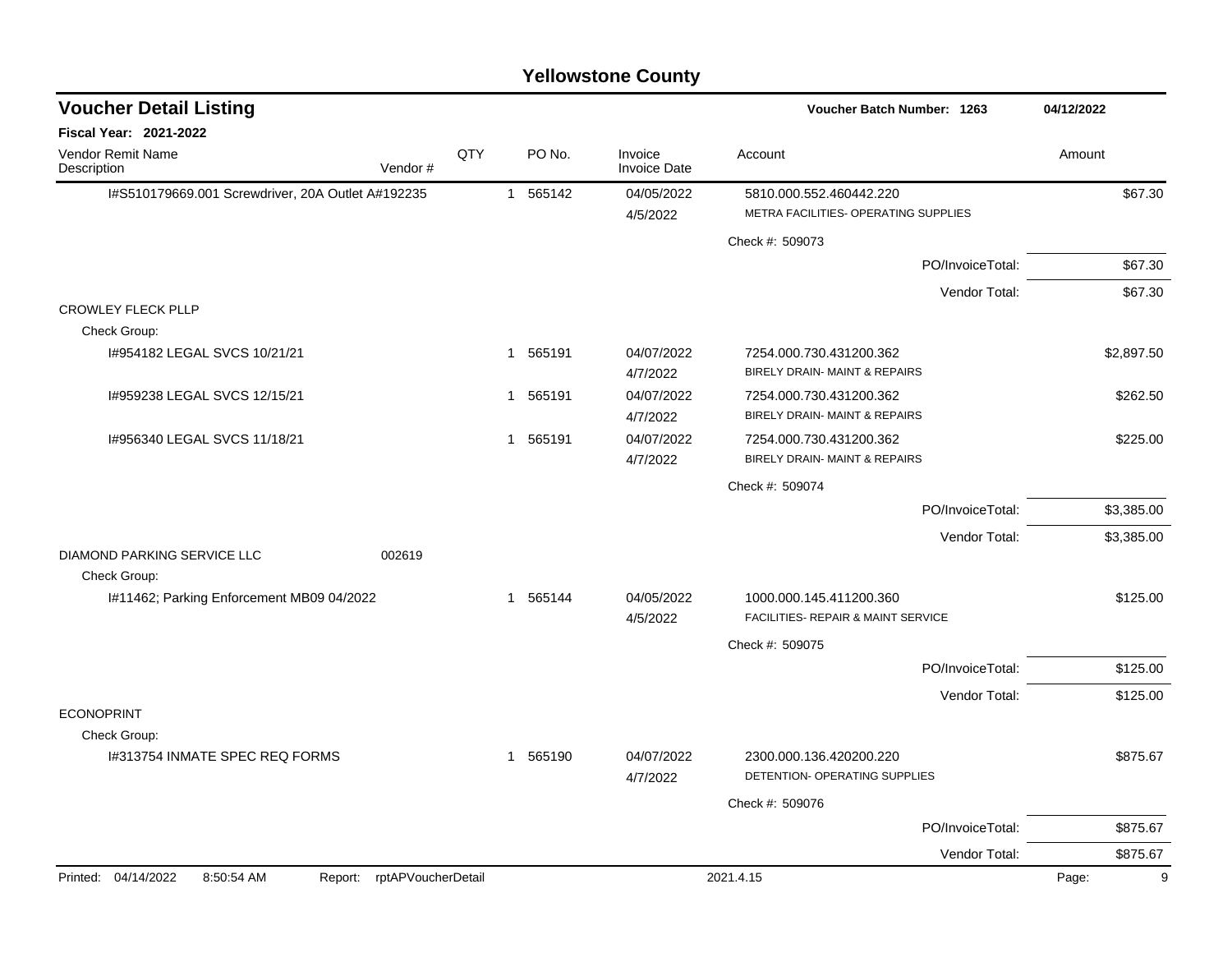| <b>Voucher Detail Listing</b>                                            |                    |     |            |                                | <b>Voucher Batch Number: 1263</b>                               |                  | 04/12/2022  |
|--------------------------------------------------------------------------|--------------------|-----|------------|--------------------------------|-----------------------------------------------------------------|------------------|-------------|
| <b>Fiscal Year: 2021-2022</b>                                            |                    |     |            |                                |                                                                 |                  |             |
| Vendor Remit Name<br>Description                                         | Vendor#            | QTY | PO No.     | Invoice<br><b>Invoice Date</b> | Account                                                         |                  | Amount      |
| <b>GENERAL DISTRIBUTING CO</b>                                           | 045250             |     |            |                                |                                                                 |                  |             |
| Check Group:                                                             |                    |     |            |                                |                                                                 |                  |             |
| I#1104770 Welding Supplies A#47135                                       |                    |     | 1 565148   | 04/05/2022<br>4/5/2022         | 5810.000.552.460442.220<br>METRA FACILITIES- OPERATING SUPPLIES |                  | \$601.71    |
|                                                                          |                    |     |            |                                | Check #: 509077                                                 |                  |             |
|                                                                          |                    |     |            |                                |                                                                 | PO/InvoiceTotal: | \$601.71    |
|                                                                          |                    |     |            |                                |                                                                 | Vendor Total:    | \$601.71    |
| <b>GRAYBAR ELECTRIC</b>                                                  | 003190             |     |            |                                |                                                                 |                  |             |
| Check Group:                                                             |                    |     |            |                                |                                                                 |                  |             |
| I#9326131780 2'x4' LED FLatpanel Lights #A283082<br>Campus Wide Elec Ph1 |                    |     | 50 565139  | 04/05/2022                     | 5811.000.552.460442.920                                         |                  | \$4,175.00  |
|                                                                          |                    |     |            | 4/5/2022                       | FACILITIES- CAPITAL OUTLAY/ BUILDING                            |                  |             |
|                                                                          |                    |     |            |                                | Check #: 509078                                                 |                  |             |
|                                                                          |                    |     |            |                                |                                                                 | PO/InvoiceTotal: | \$4,175.00  |
|                                                                          |                    |     |            |                                |                                                                 | Vendor Total:    | \$4,175.00  |
| <b>IDSTROM, LESLIE</b>                                                   |                    |     |            |                                |                                                                 |                  |             |
| Check Group:                                                             |                    |     |            |                                |                                                                 |                  |             |
| I#WEB102884916 Purchase of office displays                               |                    |     | 1 565181   | 04/07/2022                     | 2290.000.410.450400.210                                         |                  | \$270.92    |
|                                                                          |                    |     |            | 4/7/2022                       | <b>EXTENSION- OFFICE SUPPLIES</b>                               |                  |             |
|                                                                          |                    |     |            |                                | Check #: 509079                                                 |                  |             |
|                                                                          |                    |     |            |                                |                                                                 | PO/InvoiceTotal: | \$270.92    |
|                                                                          |                    |     |            |                                |                                                                 | Vendor Total:    | \$270.92    |
| JIM HICKS DENTAL SERVICES PC                                             |                    |     |            |                                |                                                                 |                  |             |
| Check Group:                                                             |                    |     |            |                                |                                                                 |                  |             |
| I#MISC DENTIST HRS DEC 2021                                              |                    |     | 1 565192   | 04/07/2022<br>4/7/2022         | 2300.000.136.420200.398<br>DETENTION- VAR CONTRACT SERVICES     |                  | \$120.00    |
|                                                                          |                    |     |            |                                |                                                                 |                  |             |
| <b>I#MISC ASSISTANT HR DEC 2021</b>                                      |                    |     | 1 565192   | 04/07/2022<br>4/7/2022         | 2300.000.136.420200.398<br>DETENTION- VAR CONTRACT SERVICES     |                  | \$19.00     |
| I#MISC DENTIS HR JAN 2022                                                |                    |     | 1.5 565192 | 04/07/2022                     | 2300.000.136.420200.398                                         |                  | \$180.00    |
|                                                                          |                    |     |            | 4/7/2022                       | DETENTION- VAR CONTRACT SERVICES                                |                  |             |
|                                                                          |                    |     |            |                                |                                                                 |                  |             |
| Printed: 04/14/2022<br>8:50:54 AM<br>Report:                             | rptAPVoucherDetail |     |            |                                | 2021.4.15                                                       |                  | Page:<br>10 |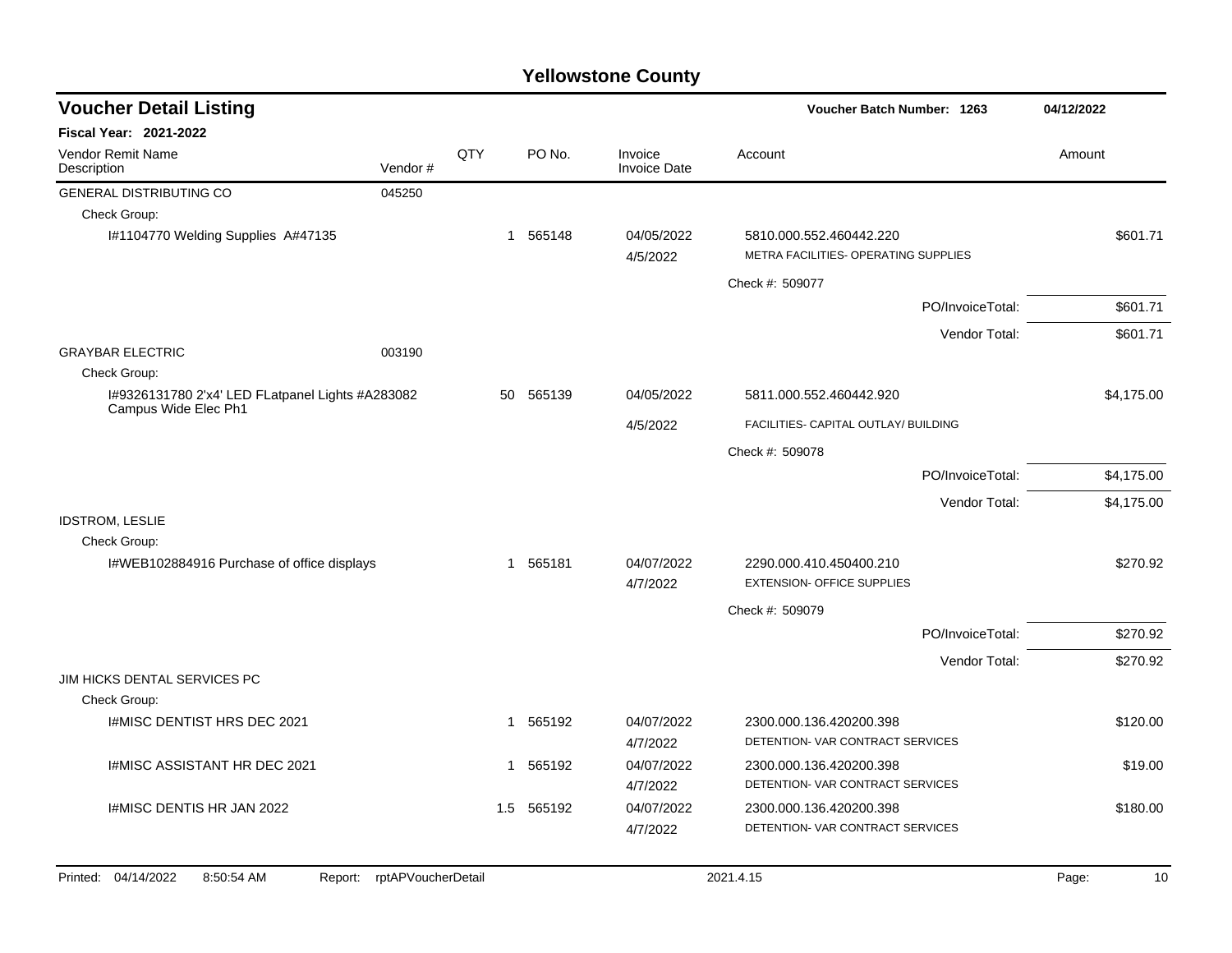| Voucher Batch Number: 1263<br>04/12/2022                                                            |  |              |         | <b>Voucher Detail Listing</b>           |
|-----------------------------------------------------------------------------------------------------|--|--------------|---------|-----------------------------------------|
|                                                                                                     |  |              |         | <b>Fiscal Year: 2021-2022</b>           |
| PO No.<br>Invoice<br>Account<br>Amount<br><b>Invoice Date</b>                                       |  | QTY          | Vendor# | <b>Vendor Remit Name</b><br>Description |
| 1.5 565192<br>04/07/2022<br>2300.000.136.420200.398<br>DETENTION- VAR CONTRACT SERVICES<br>4/7/2022 |  |              |         | I#MISC ASSIST HR JAN 2022               |
| Check #: 509080                                                                                     |  |              |         |                                         |
| PO/InvoiceTotal:                                                                                    |  |              |         |                                         |
| Vendor Total:                                                                                       |  |              |         |                                         |
|                                                                                                     |  |              |         | JOHN'S HOME AND YARD SERVICE            |
|                                                                                                     |  |              |         | Check Group:                            |
| 565152<br>04/05/2022<br>2275.000.423.430264.362                                                     |  | $\mathbf{1}$ |         | I#174153 SNOW REMOVAL 3/9/22            |
| LOCKWOOD PED- MAINT & REPAIRS<br>4/5/2022                                                           |  |              |         |                                         |
| 1 565152<br>04/05/2022<br>2275.000.423.430264.362<br>LOCKWOOD PED- MAINT & REPAIRS<br>4/5/2022      |  |              |         | I#174018 SNOW REMOVAL 3/8//22           |
| 565152<br>04/05/2022<br>2275.000.423.430264.362                                                     |  | 1            |         | I#173875 SNOW REMOVAL 3/5/22            |
| LOCKWOOD PED- MAINT & REPAIRS<br>4/5/2022                                                           |  |              |         |                                         |
| Check #: 509081                                                                                     |  |              |         |                                         |
| \$1,800.00<br>PO/InvoiceTotal:                                                                      |  |              |         |                                         |
|                                                                                                     |  |              |         | Check Group:                            |
| 4/05/2022<br>565153<br>2693.000.000.430200.362<br>RSID 773M ROAD MAINT & REPAIRS                    |  | 1            |         | I#174075,3/8/22, SNOW PLOW              |
| 4/5/2022                                                                                            |  |              |         |                                         |
| 565153<br>4/05/2022<br>2693.000.000.430200.362<br>RSID 773M ROAD MAINT & REPAIRS<br>4/5/2022        |  | 1            |         | #174218,3/9/22,SNOW PLOW                |
| 1 565153<br>4/05/2022<br>2693.000.000.430200.362                                                    |  |              |         | I#173951,3/5/22, SONOW PLOW             |
| RSID 773M ROAD MAINT & REPAIRS<br>4/5/2022                                                          |  |              |         |                                         |
| 565153<br>4/05/2022<br>2597.000.000.430200.362                                                      |  | 1            |         | I#174029,3/8/22, SNOW PLOW              |
| RSID 675M ROAD MAINT & REPAIRS<br>4/5/2022                                                          |  |              |         |                                         |
| 565153<br>4/05/2022<br>2597.000.000.430200.362                                                      |  | 1            |         | I#173891,3/5/22, SNOW PLOW              |
| RSID 675M ROAD MAINT & REPAIRS<br>4/5/2022                                                          |  |              |         |                                         |
| 1 565153<br>4/05/2022<br>2699.787.000.430200.362                                                    |  |              |         | I#174030,3/8/22, SNOW PLOW              |
| 787M OAK RIDGE PHASE II ROAD MAINT & REPAIRS<br>4/5/2022                                            |  |              |         |                                         |
| 4/05/2022<br>1 565153<br>2699.787.000.430200.362                                                    |  |              |         | I#173892,3/5/22, SNOW PLOW              |
| 787M OAK RIDGE PHASE II ROAD MAINT & REPAIRS<br>4/5/2022                                            |  |              |         |                                         |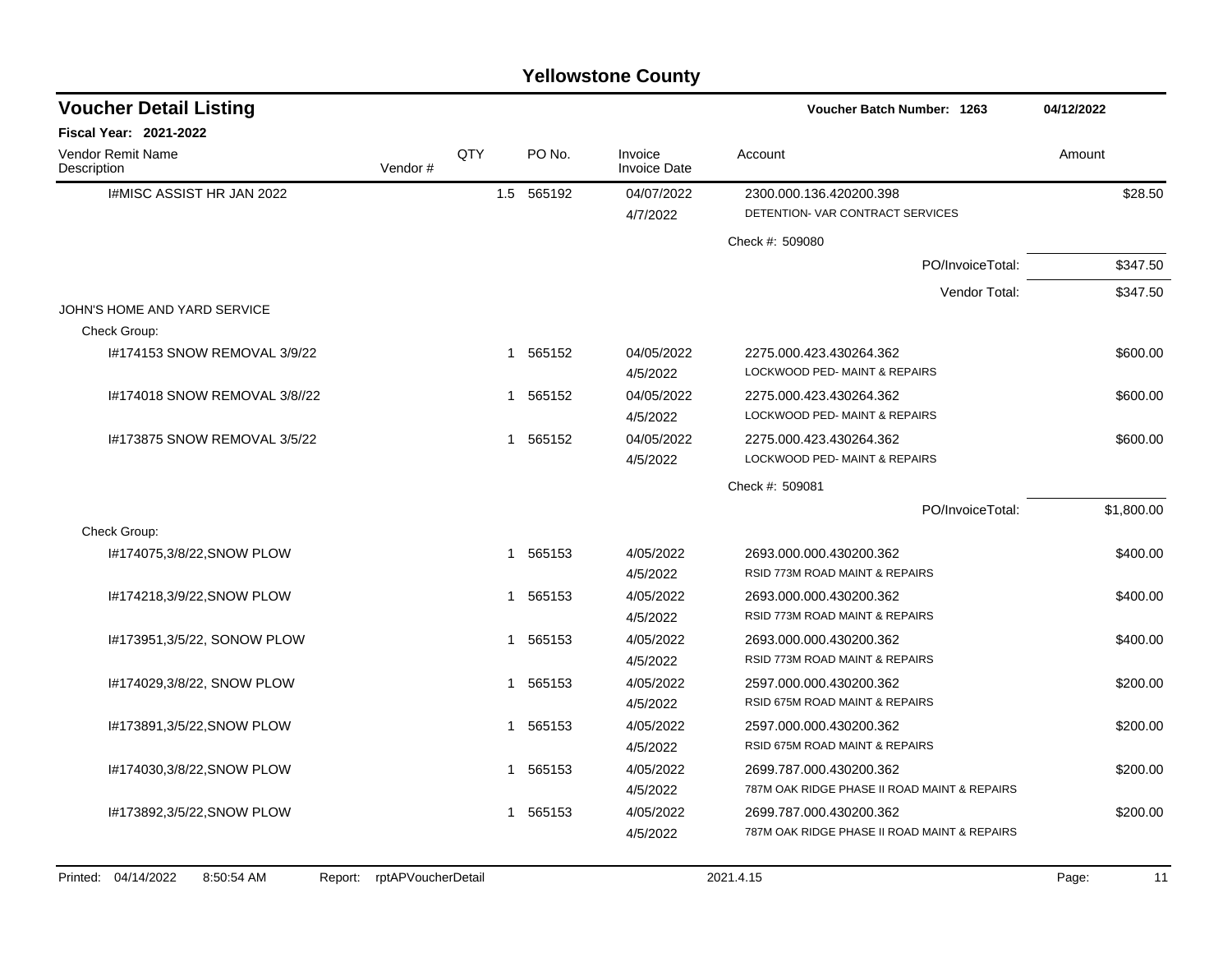|                                                          |                    |   |          | <b>Yellowstone County</b>      |                                                           |                  |             |
|----------------------------------------------------------|--------------------|---|----------|--------------------------------|-----------------------------------------------------------|------------------|-------------|
| <b>Voucher Detail Listing</b>                            |                    |   |          |                                | Voucher Batch Number: 1263                                |                  | 04/12/2022  |
| Fiscal Year: 2021-2022                                   |                    |   |          |                                |                                                           |                  |             |
| Vendor Remit Name<br>Vendor#<br>Description              | QTY                |   | PO No.   | Invoice<br><b>Invoice Date</b> | Account                                                   |                  | Amount      |
| I#173982,3/8/22, SNOW PLOW                               |                    |   | 1 565153 | 4/05/2022<br>4/5/2022          | 2572.000.000.430200.362<br>RSID 651M ROAD MAINT & REPAIRS |                  | \$400.00    |
| I#173823,3/5/22, SNOW PLOW                               |                    | 1 | 565153   | 4/05/2022<br>4/5/2022          | 2572.000.000.430200.362<br>RSID 651M ROAD MAINT & REPAIRS |                  | \$400.00    |
| I#174107,3/9/22, SNOW PLOW                               |                    |   | 1 565153 | 4/05/2022<br>4/5/2022          | 2625.000.000.430200.362<br>RSID 703M ROAD MAINT & REPAIRS |                  | \$400.00    |
|                                                          |                    |   |          |                                | Check #: 509081                                           |                  |             |
|                                                          |                    |   |          |                                |                                                           | PO/InvoiceTotal: | \$3,200.00  |
|                                                          |                    |   |          |                                |                                                           | Vendor Total:    | \$5,000.00  |
| KIMMEL, DARRYL                                           |                    |   |          |                                |                                                           |                  |             |
| Check Group:<br>VA BURIAL BENEFIT, CLEVE KIMMEL, 2/23/22 |                    |   | 1 565134 | 04/04/2022<br>4/4/2022         | 1000.000.199.450200.396<br>MISC- FUNERAL EXPENSE/BURIALS  |                  | \$250.00    |
|                                                          |                    |   |          |                                | Check #: 509082                                           |                  |             |
|                                                          |                    |   |          |                                |                                                           | PO/InvoiceTotal: | \$250.00    |
|                                                          |                    |   |          |                                |                                                           | Vendor Total:    | \$250.00    |
| KORELL, KAREN<br>Check Group:                            |                    |   |          |                                |                                                           |                  |             |
| VA BURIAL BENEFIT, JACK L GALLAGHER, 2/25/22             |                    |   | 1 565137 | 04/04/2022<br>4/4/2022         | 1000.000.199.450200.396<br>MISC- FUNERAL EXPENSE/BURIALS  |                  | \$250.00    |
|                                                          |                    |   |          |                                | Check #: 509083                                           |                  |             |
|                                                          |                    |   |          |                                |                                                           | PO/InvoiceTotal: | \$250.00    |
|                                                          |                    |   |          |                                |                                                           | Vendor Total:    | \$250.00    |
| <b>LAUREL ROTARY CLUB</b><br>003937                      |                    |   |          |                                |                                                           |                  |             |
| Check Group:                                             |                    |   |          |                                |                                                           |                  |             |
| I#20190375 Polio Plus Contribution                       |                    |   | 1 565170 | 04/07/2022<br>4/7/2022         | 1000.000.100.410100.330<br>BOCC- MEMBERSHIP & DUES        |                  | \$2.00      |
| I#20190375 Scholarship Fund Contribution                 |                    |   | 1 565170 | 04/07/2022<br>4/7/2022         | 1000.000.100.410100.330<br>BOCC- MEMBERSHIP & DUES        |                  | \$3.00      |
| 04/14/2022<br>8:50:54 AM<br>Printed:<br>Report:          | rptAPVoucherDetail |   |          |                                | 2021.4.15                                                 |                  | Page:<br>12 |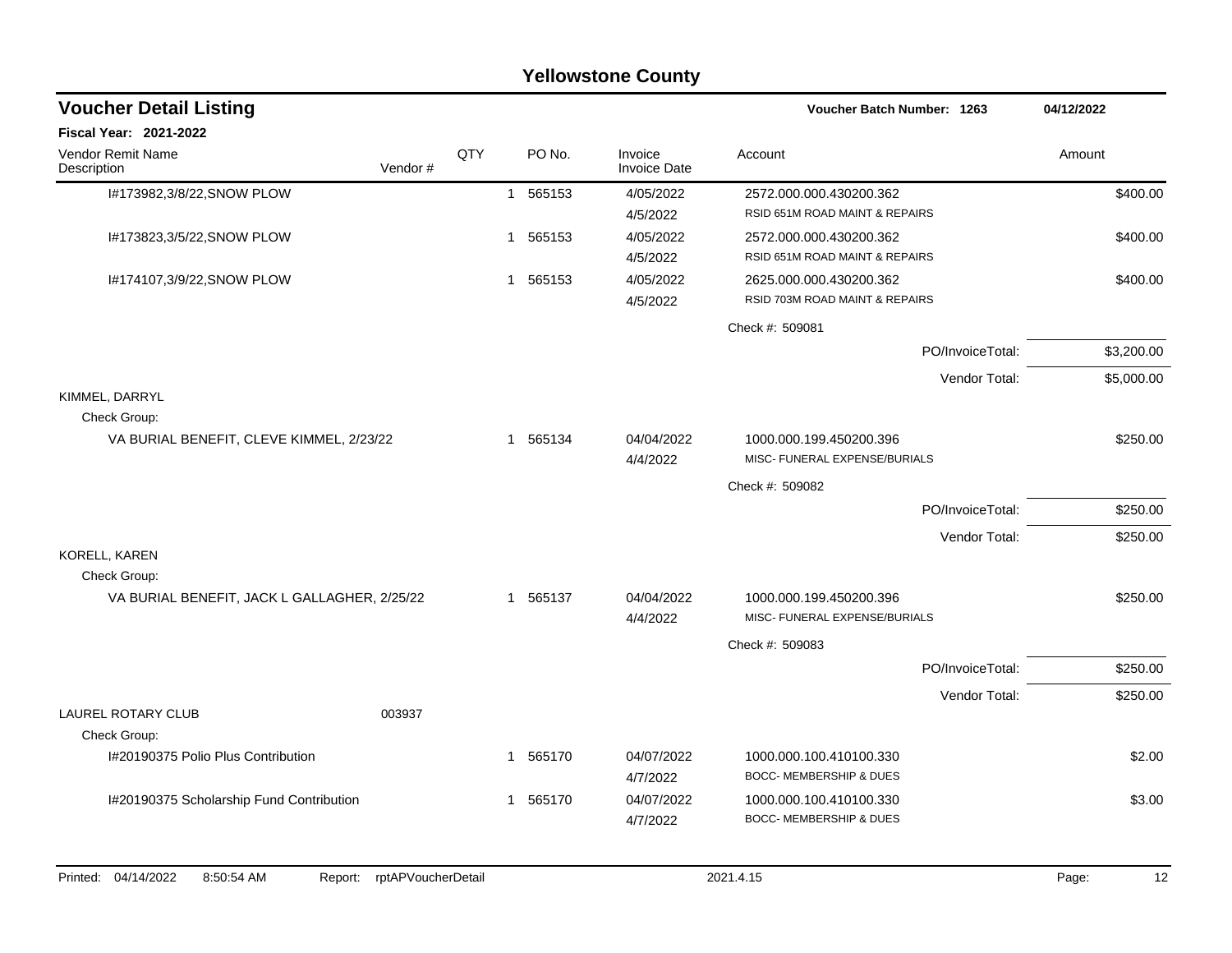|                                           |                            |     |   |          | <b>Yellowstone County</b>      |                                                                 |                  |            |          |
|-------------------------------------------|----------------------------|-----|---|----------|--------------------------------|-----------------------------------------------------------------|------------------|------------|----------|
| <b>Voucher Detail Listing</b>             |                            |     |   |          |                                | Voucher Batch Number: 1263                                      |                  | 04/12/2022 |          |
| Fiscal Year: 2021-2022                    |                            |     |   |          |                                |                                                                 |                  |            |          |
| Vendor Remit Name<br>Description          | Vendor#                    | QTY |   | PO No.   | Invoice<br><b>Invoice Date</b> | Account                                                         |                  | Amount     |          |
| I#20190375 Lunches                        |                            |     |   | 5 565170 | 04/07/2022<br>4/7/2022         | 1000.000.100.410100.330<br><b>BOCC- MEMBERSHIP &amp; DUES</b>   |                  |            | \$45.00  |
| I#20190375 Rotary Dues                    |                            |     | 1 | 565170   | 04/07/2022<br>4/7/2022         | 1000.000.100.410100.330<br>BOCC- MEMBERSHIP & DUES              |                  |            | \$13.00  |
|                                           |                            |     |   |          |                                | Check #: 509084                                                 |                  |            |          |
|                                           |                            |     |   |          |                                |                                                                 | PO/InvoiceTotal: |            | \$63.00  |
|                                           |                            |     |   |          |                                |                                                                 | Vendor Total:    |            | \$63.00  |
| LOWE'S COMMERCIAL SERVICE<br>Check Group: | 048125                     |     |   |          |                                |                                                                 |                  |            |          |
| A#1510357 Puck Lights 3/18/22             |                            |     |   | 6 565141 | 04/05/2022                     | 5810.000.552.460442.220                                         |                  |            | \$79.68  |
|                                           |                            |     |   |          | 4/5/2022                       | METRA FACILITIES- OPERATING SUPPLIES                            |                  |            |          |
|                                           |                            |     |   |          |                                | Check #: 509085                                                 |                  |            |          |
|                                           |                            |     |   |          |                                |                                                                 | PO/InvoiceTotal: |            | \$79.68  |
| <b>MACON SUPPLY</b>                       | 004015                     |     |   |          |                                |                                                                 | Vendor Total:    |            | \$79.68  |
| Check Group:                              |                            |     |   |          |                                |                                                                 |                  |            |          |
| I#55839 Masonary Drill Bits               |                            |     | 1 | 565171   | 04/07/2022<br>4/7/2022         | 5810.000.552.460442.220<br>METRA FACILITIES- OPERATING SUPPLIES |                  |            | \$135.00 |
| I#55839 1% Disc 5/10/22                   |                            |     | 1 | 565171   | 04/07/2022                     | 5810.000.552.460442.220                                         |                  |            | (\$1.35) |
|                                           |                            |     |   |          | 4/7/2022                       | METRA FACILITIES- OPERATING SUPPLIES                            |                  |            |          |
|                                           |                            |     |   |          |                                | Check #: 509086                                                 |                  |            |          |
|                                           |                            |     |   |          |                                |                                                                 | PO/InvoiceTotal: |            | \$133.65 |
|                                           |                            |     |   |          |                                |                                                                 | Vendor Total:    |            | \$133.65 |
| MANLEY, JANE<br>Check Group:              |                            |     |   |          |                                |                                                                 |                  |            |          |
| VA BURIAL BENEFIT, ALVIN A KIRSCHENMANN,  |                            |     |   | 1 565135 | 04/04/2022                     | 1000.000.199.450200.396                                         |                  |            | \$250.00 |
| 3/13/22                                   |                            |     |   |          | 4/4/2022                       | MISC- FUNERAL EXPENSE/BURIALS                                   |                  |            |          |
|                                           |                            |     |   |          |                                | Check #: 509087                                                 |                  |            |          |
|                                           |                            |     |   |          |                                |                                                                 | PO/InvoiceTotal: |            | \$250.00 |
| Printed: 04/14/2022<br>8:50:54 AM         | Report: rptAPVoucherDetail |     |   |          |                                | 2021.4.15                                                       |                  | Page:      |          |
|                                           |                            |     |   |          |                                |                                                                 |                  |            | 13       |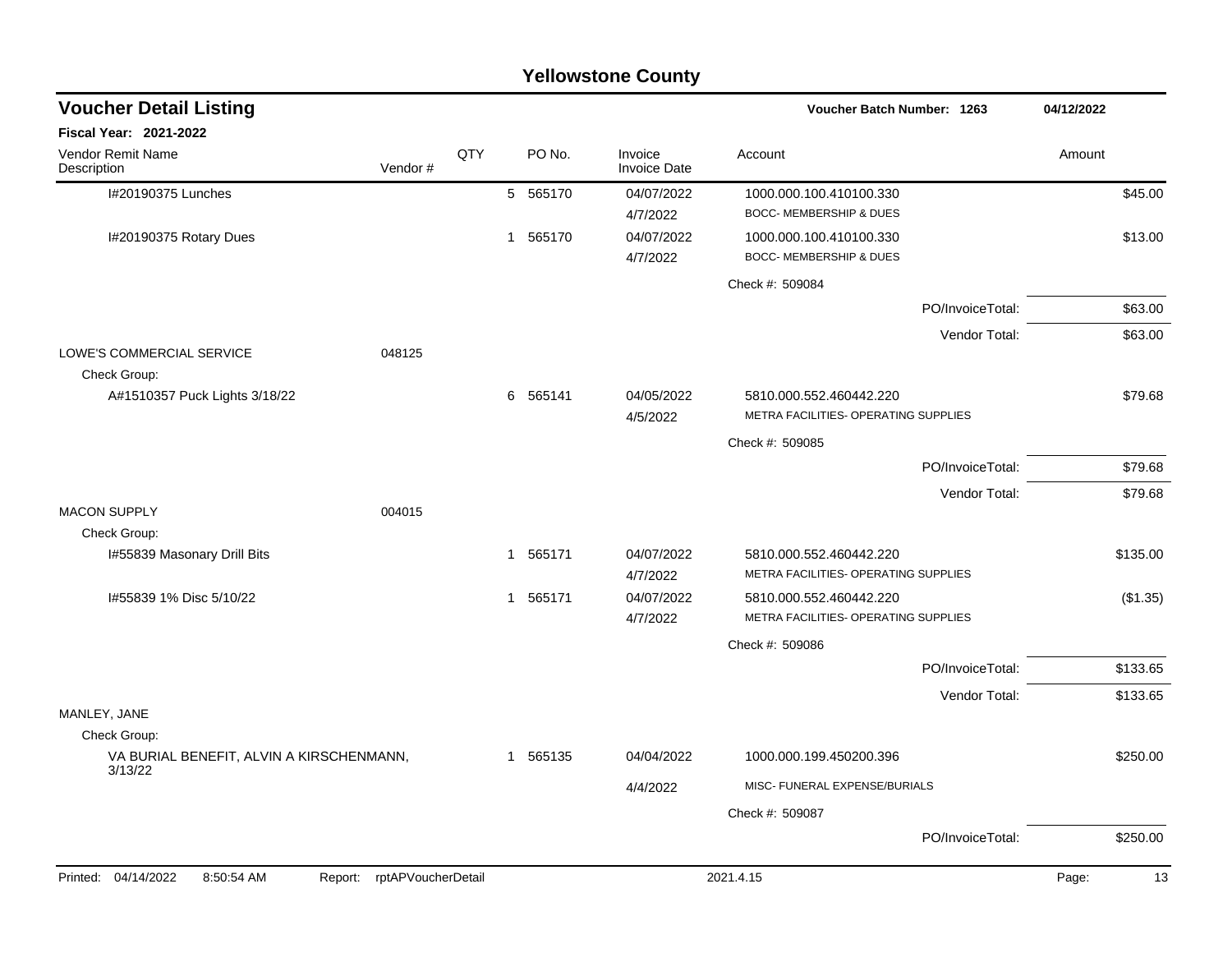| <b>Voucher Detail Listing</b>      |                                             |     |                        |                                | Voucher Batch Number: 1263                               |                  | 04/12/2022  |
|------------------------------------|---------------------------------------------|-----|------------------------|--------------------------------|----------------------------------------------------------|------------------|-------------|
| <b>Fiscal Year: 2021-2022</b>      |                                             |     |                        |                                |                                                          |                  |             |
| Vendor Remit Name<br>Description   | Vendor#                                     | QTY | PO No.                 | Invoice<br><b>Invoice Date</b> | Account                                                  |                  | Amount      |
|                                    |                                             |     |                        |                                |                                                          | Vendor Total:    | \$250.00    |
| MASTERCARD KC WILLIAMS             |                                             |     |                        |                                |                                                          |                  |             |
| Check Group: KC WILLIAMS           |                                             |     |                        |                                |                                                          |                  |             |
| 1232; GAS EXPENSE                  |                                             |     | 1 565182               | 04/07/2022                     | 1000.000.124.420600.231                                  |                  | \$361.78    |
| P-Card Payee:                      | MASTERCARD                                  |     |                        | 4/7/2022                       | DES- GAS/OIL/GREASE                                      |                  |             |
| <b>EXPRESS</b>                     | 1232; CREDIT FOR OVER CHARGE, HOLIDAY INN   |     | 1 565182               | 04/07/2022                     | 1000.000.124.420600.370                                  |                  | (\$113.24)  |
| P-Card Payee:                      | MASTERCARD                                  |     |                        | 4/7/2022                       | <b>DES-TRAVEL</b>                                        |                  |             |
| <b>HELEAN, MT</b>                  | 1232; HOTEL EXP; ALL HAZARDS RESPONSE MTNG  |     | 1 565182               | 04/07/2022                     | 1000.000.124.420600.370                                  |                  | \$113.24    |
| P-Card Payee:                      | MASTERCARD                                  |     |                        | 4/7/2022                       | <b>DES-TRAVEL</b>                                        |                  |             |
| 1232; GAS REBATE                   |                                             |     | 1 565182               | 04/07/2022                     | 1000.000.124.420600.231                                  |                  | (\$1.00)    |
| <b>P-Card Payee:</b><br>MASTERCARD |                                             |     |                        | 4/7/2022                       | DES- GAS/OIL/GREASE                                      |                  |             |
|                                    |                                             |     |                        |                                | Check #: 509110                                          |                  |             |
|                                    |                                             |     |                        |                                |                                                          | PO/InvoiceTotal: | \$360.78    |
|                                    |                                             |     |                        |                                |                                                          | Vendor Total:    | \$360.78    |
| <b>MIDLAND IMPLEMENT CO</b>        | 004220                                      |     |                        |                                |                                                          |                  |             |
| Check Group:                       |                                             |     |                        |                                |                                                          |                  |             |
|                                    | 1#142866001 SERV LAWN MOWER 3/31/22         |     | 1 565138               | 04/05/2022                     | 7302.000.726.430900.362                                  |                  | \$185.13    |
|                                    |                                             |     |                        | 4/5/2022                       | HUNTLEY PROJ CEM- MAINT & REPAIRS                        |                  |             |
|                                    | I#142894001 SERV LAWN MOWER 3/31/22         |     | 565138<br>$\mathbf{1}$ | 04/05/2022                     | 7302.000.726.430900.362                                  |                  | \$258.48    |
|                                    |                                             |     |                        | 4/5/2022                       | HUNTLEY PROJ CEM- MAINT & REPAIRS                        |                  |             |
|                                    |                                             |     |                        |                                | Check #: 509088                                          |                  |             |
|                                    |                                             |     |                        |                                |                                                          | PO/InvoiceTotal: | \$443.61    |
|                                    |                                             |     |                        |                                |                                                          | Vendor Total:    | \$443.61    |
| MILLER, ANDREW                     | 042976                                      |     |                        |                                |                                                          |                  |             |
| Check Group:                       |                                             |     |                        |                                |                                                          |                  |             |
|                                    | I#00207 BLK SHELF (APPROVED LT VALDEZ)      |     | 1 565165               | 04/07/2022<br>4/7/2022         | 2300.000.136.420200.220<br>DETENTION- OPERATING SUPPLIES |                  | \$74.99     |
|                                    |                                             |     |                        |                                | Check #: 509089                                          |                  |             |
|                                    |                                             |     |                        |                                |                                                          | PO/InvoiceTotal: | \$74.99     |
| Printed: 04/14/2022                | 8:50:54 AM<br>rptAPVoucherDetail<br>Report: |     |                        |                                | 2021.4.15                                                |                  | Page:<br>14 |
|                                    |                                             |     |                        |                                |                                                          |                  |             |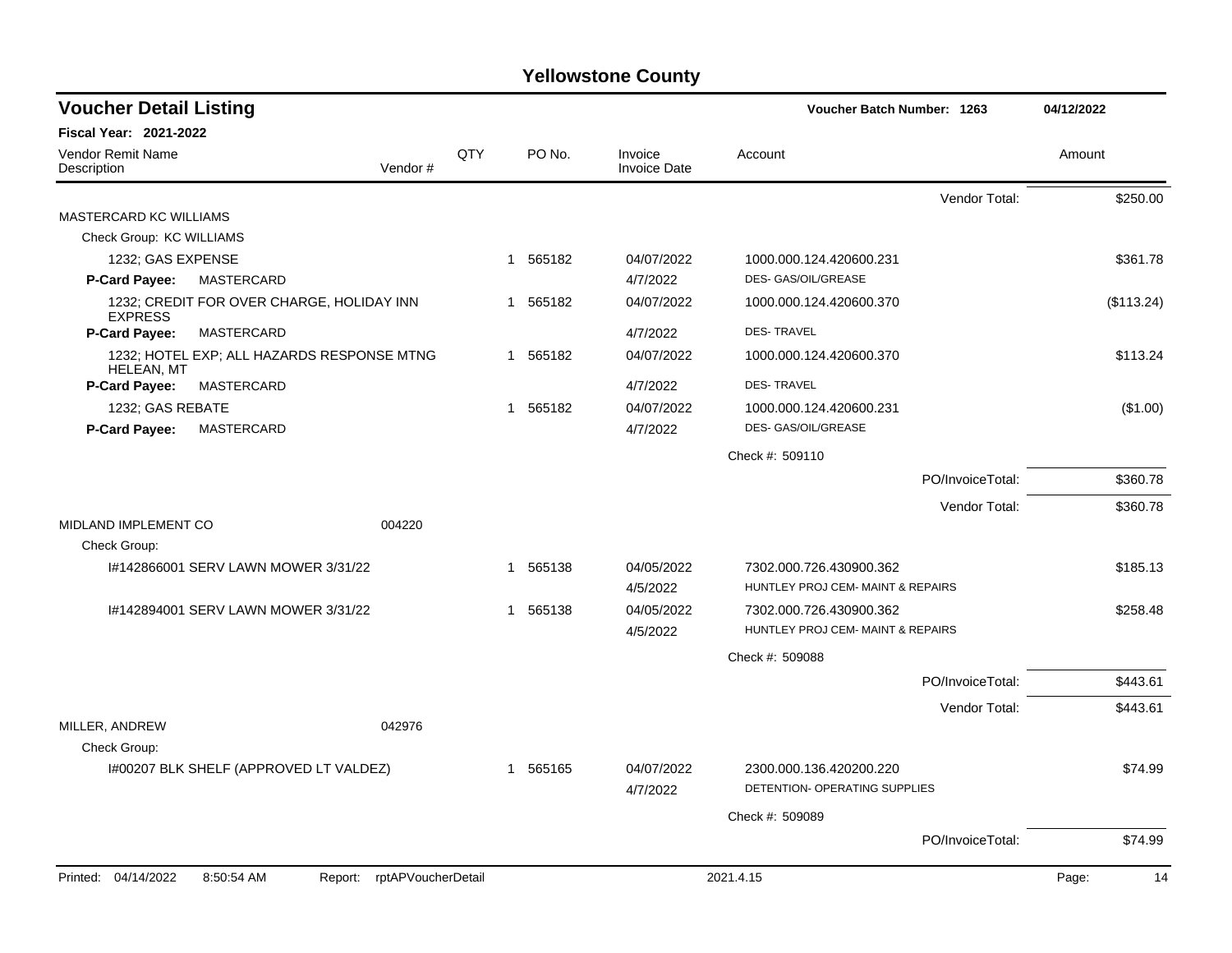| <b>Voucher Detail Listing</b>                   |                    |     |                        |                                | <b>Voucher Batch Number: 1263</b>                          |                  | 04/12/2022  |
|-------------------------------------------------|--------------------|-----|------------------------|--------------------------------|------------------------------------------------------------|------------------|-------------|
| <b>Fiscal Year: 2021-2022</b>                   |                    |     |                        |                                |                                                            |                  |             |
| Vendor Remit Name<br>Description                | Vendor#            | QTY | PO No.                 | Invoice<br><b>Invoice Date</b> | Account                                                    |                  | Amount      |
|                                                 |                    |     |                        |                                |                                                            | Vendor Total:    | \$74.99     |
| <b>MINUTEMAN PRESS</b>                          |                    |     |                        |                                |                                                            |                  |             |
| Check Group:                                    |                    |     |                        |                                |                                                            |                  |             |
| I# 86; 5,000 Jury Summons Window Envelope       |                    |     | 564959<br>$\mathbf{1}$ | 04/07/2022<br>4/7/2022         | 1000.000.221.410330.210<br>CLERK OF COURT- OFFICE SUPPLIES |                  | \$541.70    |
| I# 86; 10,000 Dist. Court Attn: Bernie Envelope |                    |     | 564959<br>1            | 04/07/2022<br>4/7/2022         | 1000.000.221.410330.210<br>CLERK OF COURT- OFFICE SUPPLIES |                  | \$791.13    |
| I# 86; 5,000 Standard Envelopes                 |                    |     | 1 564959               | 04/07/2022<br>4/7/2022         | 1000.000.221.410330.210<br>CLERK OF COURT- OFFICE SUPPLIES |                  | \$430.36    |
|                                                 |                    |     |                        |                                | Check #: 509090                                            |                  |             |
|                                                 |                    |     |                        |                                |                                                            | PO/InvoiceTotal: | \$1,763.19  |
|                                                 |                    |     |                        |                                |                                                            | Vendor Total:    | \$1,763.19  |
| <b>MONTANA DAKOTA UTILITIES</b><br>Check Group: | 040762             |     |                        |                                |                                                            |                  |             |
| A#15449010006; 3165 KING AVE E 4/22/22          |                    |     | 1 565149               | 04/05/2022<br>4/5/2022         | 2300.000.146.411200.344<br><b>FACILITIES JAIL- GAS</b>     |                  | \$5,627.45  |
|                                                 |                    |     |                        |                                | Check #: 509091                                            |                  |             |
|                                                 |                    |     |                        |                                |                                                            | PO/InvoiceTotal: | \$5,627.45  |
|                                                 |                    |     |                        |                                |                                                            | Vendor Total:    | \$5,627.45  |
| MONTANA INTERACTIVE INC                         |                    |     |                        |                                |                                                            |                  |             |
| Check Group:                                    |                    |     |                        |                                |                                                            |                  |             |
| i#3011982; BURN PERMITS 3/31/22                 |                    |     | 1 565180               | 04/07/2022<br>4/7/2022         | 1000.000.000.323051.000<br><b>GENERAL BURN PERMITS</b>     |                  | \$175.05    |
|                                                 |                    |     |                        |                                | Check #: 509092                                            |                  |             |
|                                                 |                    |     |                        |                                |                                                            | PO/InvoiceTotal: | \$175.05    |
|                                                 |                    |     |                        |                                |                                                            | Vendor Total:    | \$175.05    |
| MONTANA MOBILE DOCUMENT SHREDDING INC           |                    |     |                        |                                |                                                            |                  |             |
| Check Group:                                    |                    |     |                        |                                |                                                            |                  |             |
| I#65887 DOC SHREDDING 3/23/22                   |                    |     | 1 565186               | 04/07/2022<br>4/7/2022         | 2300.000.135.420180.399<br>MISC- CONTRACT SERVICE          |                  | \$71.20     |
| Printed: 04/14/2022<br>8:50:54 AM<br>Report:    | rptAPVoucherDetail |     |                        |                                | 2021.4.15                                                  |                  | 15<br>Page: |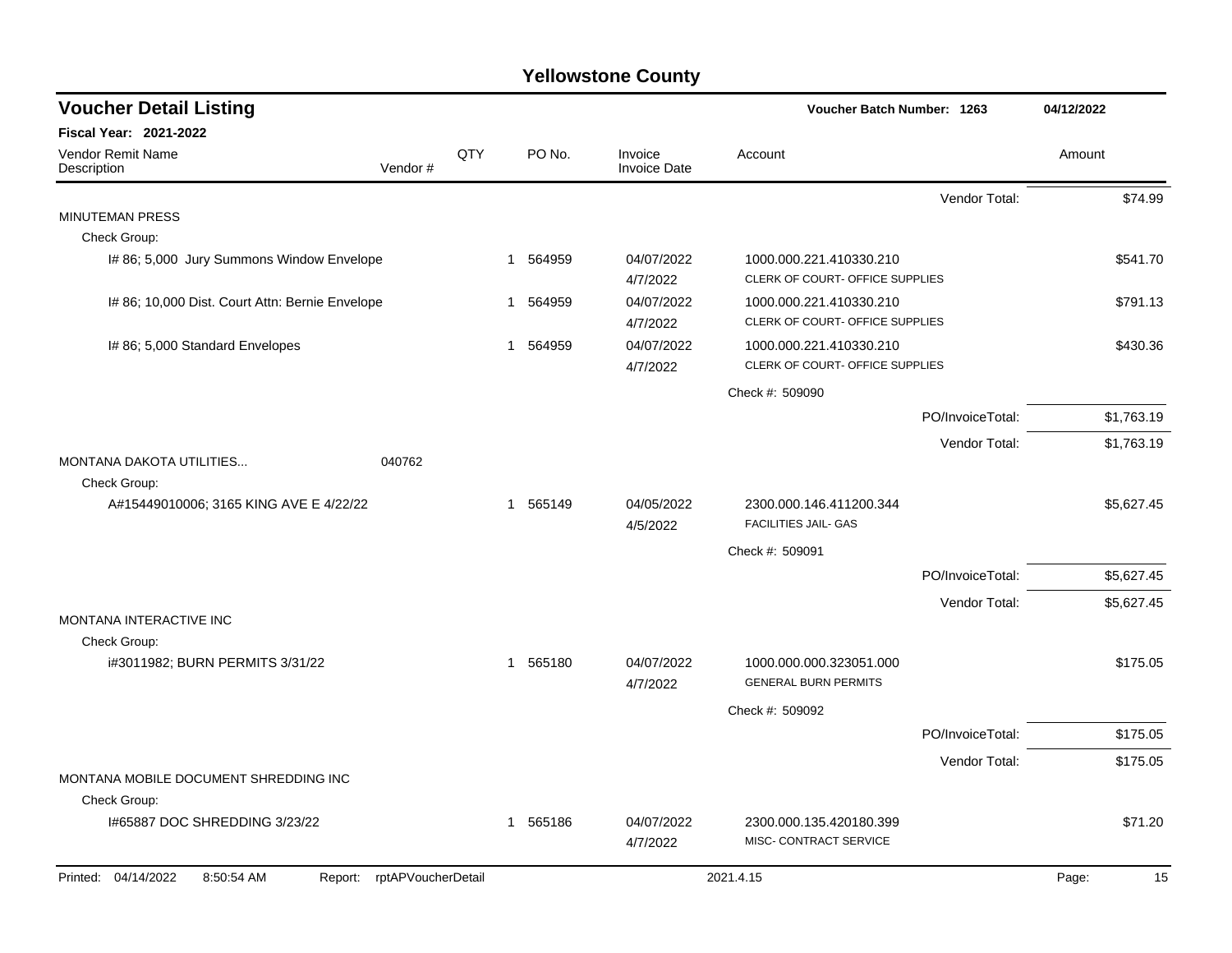| <b>Voucher Detail Listing</b>                       |                               |     |            |                                | Voucher Batch Number: 1263                                          |                  | 04/12/2022  |
|-----------------------------------------------------|-------------------------------|-----|------------|--------------------------------|---------------------------------------------------------------------|------------------|-------------|
| <b>Fiscal Year: 2021-2022</b>                       |                               |     |            |                                |                                                                     |                  |             |
| <b>Vendor Remit Name</b><br>Description             | Vendor#                       | QTY | PO No.     | Invoice<br><b>Invoice Date</b> | Account                                                             |                  | Amount      |
|                                                     |                               |     |            |                                | Check #: 509093                                                     |                  |             |
|                                                     |                               |     |            |                                |                                                                     | PO/InvoiceTotal: | \$71.20     |
| Check Group:                                        |                               |     |            |                                |                                                                     |                  |             |
| I#66030 SHREDDING 4/6/22                            |                               |     | 532 565187 | 4/07/2022<br>4/7/2022          | 1000.000.199.411800.397<br>MISC- CONTRACT SERVICES                  |                  | \$106.40    |
| 1#66030 SHREDDING 4/6/22                            |                               | 309 | 565187     | 4/07/2022<br>4/7/2022          | 2301.000.122.411100.399<br>ATTORNEY- OTHER CONTRACT SERVICES        |                  | \$61.80     |
| 1#66030 SHREDDING 4/6/22                            |                               | 520 | 565187     | 4/07/2022<br>4/7/2022          | 1000.000.221.410330.398<br>CLERK OF COURT-VARIABLE CONTRACT SERVICE |                  | \$104.00    |
|                                                     |                               |     |            |                                | Check #: 509093                                                     |                  |             |
|                                                     |                               |     |            |                                |                                                                     | PO/InvoiceTotal: | \$272.20    |
|                                                     |                               |     |            |                                |                                                                     | Vendor Total:    | \$343.40    |
| <b>MSU EXTENSION</b><br>Check Group:                | 035815                        |     |            |                                |                                                                     |                  |             |
| April payroll for Baker                             |                               |     | 1 565147   | 04/05/2022<br>4/5/2022         | 2290.000.410.450400.398<br>EXTENSION-VARIABLE CONTRACT SERVICES     |                  | \$3,083.33  |
|                                                     |                               |     |            |                                | Check #: 509094                                                     |                  |             |
|                                                     |                               |     |            |                                |                                                                     | PO/InvoiceTotal: | \$3,083.33  |
|                                                     |                               |     |            |                                |                                                                     | Vendor Total:    | \$3,083.33  |
| OSTLUND, JOHN.                                      | 039112                        |     |            |                                |                                                                     |                  |             |
| Check Group:                                        |                               |     |            |                                |                                                                     |                  |             |
| 2022 Chamber Breakfast Reg.; Billings, MT 4/7/22 JO |                               | -1  | 565164     | 04/07/2022<br>4/7/2022         | 1000.000.199.411800.336<br>MISC- PUBLIC RELATIONS                   |                  | \$46.00     |
| 2022 Prayer Breakfast Reg.; Billings, MT 5/5/22 JO  |                               | 1   | 565164     | 04/07/2022<br>4/7/2022         | 1000.000.199.411800.336<br>MISC- PUBLIC RELATIONS                   |                  | \$22.50     |
|                                                     |                               |     |            |                                | Check #: 509095                                                     |                  |             |
|                                                     |                               |     |            |                                |                                                                     | PO/InvoiceTotal: | \$68.50     |
|                                                     |                               |     |            |                                |                                                                     | Vendor Total:    | \$68.50     |
| PEPSI COLA BOTTLING<br>Check Group:                 | 004960                        |     |            |                                |                                                                     |                  |             |
| Printed: 04/14/2022<br>8:50:54 AM                   | rptAPVoucherDetail<br>Report: |     |            |                                | 2021.4.15                                                           |                  | Page:<br>16 |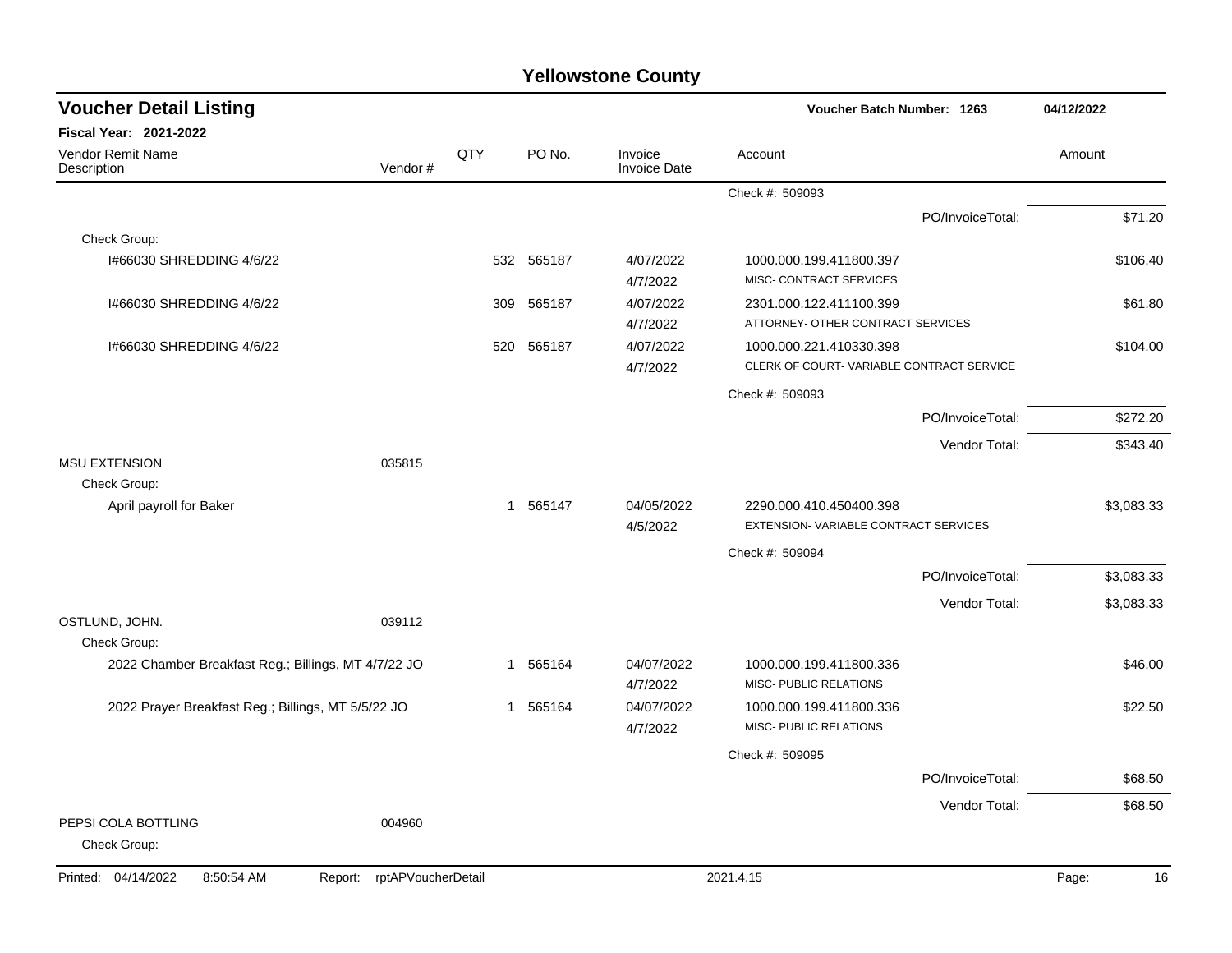|                                               |                            |     |             | <b>Yellowstone County</b>      |                                                                                  |                  |             |
|-----------------------------------------------|----------------------------|-----|-------------|--------------------------------|----------------------------------------------------------------------------------|------------------|-------------|
| <b>Voucher Detail Listing</b>                 |                            |     |             |                                | Voucher Batch Number: 1263                                                       |                  | 04/12/2022  |
| Fiscal Year: 2021-2022                        |                            |     |             |                                |                                                                                  |                  |             |
| Vendor Remit Name<br>Description              | Vendor#                    | QTY | PO No.      | Invoice<br><b>Invoice Date</b> | Account                                                                          |                  | Amount      |
| I#108987 Water 3/31/22 A#17600                |                            |     | 6 565145    | 04/05/2022                     | 5810.000.553.460442.223                                                          |                  | \$168.00    |
|                                               |                            |     |             | 4/5/2022                       | METRA CONCESSIONS- FOOD                                                          |                  |             |
|                                               |                            |     |             |                                | Check #: 509096                                                                  |                  |             |
|                                               |                            |     |             |                                |                                                                                  | PO/InvoiceTotal: | \$168.00    |
|                                               |                            |     |             |                                |                                                                                  | Vendor Total:    | \$168.00    |
| <b>REPUBLIC SERVICES #892</b>                 |                            |     |             |                                |                                                                                  |                  |             |
| Check Group:                                  |                            |     |             |                                |                                                                                  |                  |             |
| A#30892-3478898 I#1003528 3/28/22 GARBAGE SVC |                            |     | 565188<br>1 | 04/07/2022<br>4/7/2022         | 5810.000.552.460442.346<br>METRA FACILITIES- GARBAGE                             |                  | \$6,369.71  |
| A#30892-3481595 I#1003551 2/28/22 GARBAGE SVC |                            |     | 1 565188    | 04/07/2022                     | 5810.000.552.460442.346                                                          |                  | \$35.00     |
|                                               |                            |     | 4/7/2022    | METRA FACILITIES- GARBAGE      |                                                                                  |                  |             |
|                                               |                            |     |             |                                | Check #: 509097                                                                  |                  |             |
|                                               |                            |     |             |                                |                                                                                  | PO/InvoiceTotal: | \$6,404.71  |
|                                               |                            |     |             |                                |                                                                                  | Vendor Total:    | \$6,404.71  |
| RIVER RIDGE LANDSCAPE CO                      |                            |     |             |                                |                                                                                  |                  |             |
| Check Group:                                  |                            |     |             |                                |                                                                                  |                  |             |
| I#CMB23-6,3/5/22 & 3/8/22, SNOW PLOW          |                            |     | 1 565158    | 04/05/2022<br>4/5/2022         | 2699.806.000.420400.362<br>806M RIVER RANCH RETREAT SUB FIRE PROTEC<br>MAINT & R |                  | \$600.00    |
|                                               |                            |     |             |                                | Check #: 509098                                                                  |                  |             |
|                                               |                            |     |             |                                |                                                                                  | PO/InvoiceTotal: | \$600.00    |
|                                               |                            |     |             |                                |                                                                                  | Vendor Total:    | \$600.00    |
| RODDA, FRED J                                 |                            |     |             |                                |                                                                                  |                  |             |
| Check Group:                                  |                            |     |             |                                |                                                                                  |                  |             |
| VA BURIAL BENEFIT, HASTEN E FOLK, 3/01/22     |                            |     | 565136<br>1 | 04/04/2022<br>4/4/2022         | 1000.000.199.450200.396<br>MISC- FUNERAL EXPENSE/BURIALS                         |                  | \$250.00    |
|                                               |                            |     |             |                                | Check #: 509099                                                                  |                  |             |
|                                               |                            |     |             |                                |                                                                                  | PO/InvoiceTotal: | \$250.00    |
|                                               |                            |     |             |                                |                                                                                  | Vendor Total:    | \$250.00    |
| SOFTWARE HOUSE INTERNATIONAL INC              |                            |     |             |                                |                                                                                  |                  |             |
|                                               |                            |     |             |                                |                                                                                  |                  |             |
| Printed: 04/14/2022<br>8:50:54 AM             | Report: rptAPVoucherDetail |     |             |                                | 2021.4.15                                                                        |                  | 17<br>Page: |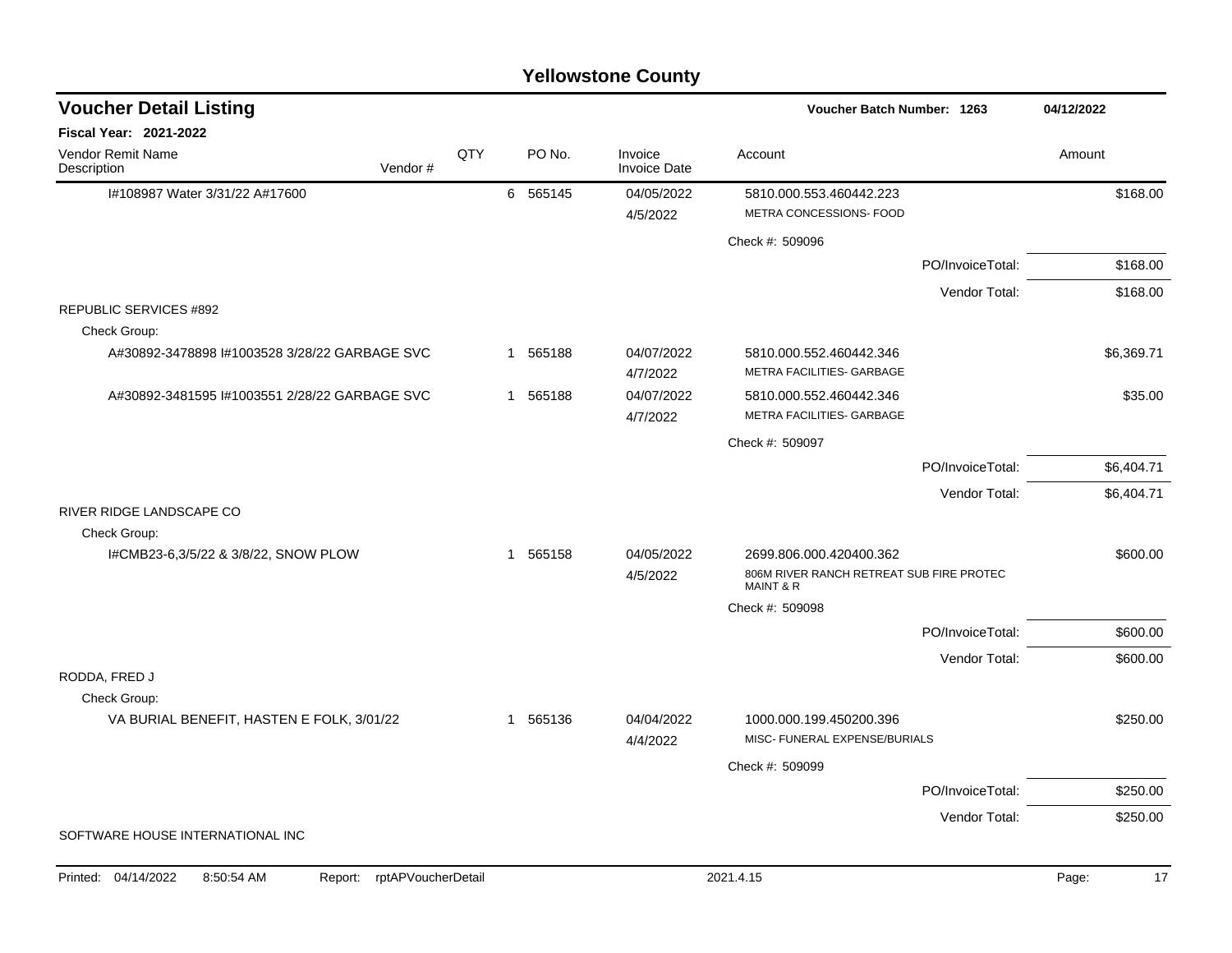| <b>Voucher Detail Listing</b>                                |                    |     |          |                                |                                                                  | Voucher Batch Number: 1263 |             |
|--------------------------------------------------------------|--------------------|-----|----------|--------------------------------|------------------------------------------------------------------|----------------------------|-------------|
| Fiscal Year: 2021-2022                                       |                    |     |          |                                |                                                                  |                            |             |
| <b>Vendor Remit Name</b><br>Description                      | Vendor#            | QTY | PO No.   | Invoice<br><b>Invoice Date</b> | Account                                                          |                            | Amount      |
| Check Group:                                                 |                    |     |          |                                |                                                                  |                            |             |
| I# B14957855; SentinelOne Support Renewal 3/5/22 -<br>3/5/23 |                    | 600 | 565151   | 04/05/2022                     | 6060.000.608.500800.368                                          |                            | \$20,496.00 |
|                                                              |                    |     |          | 4/5/2022                       | TECHNOLOGY- SOFTWARE/HARDWARE MAINT                              |                            |             |
|                                                              |                    |     |          |                                | Check #: 509100                                                  |                            |             |
|                                                              |                    |     |          |                                |                                                                  | PO/InvoiceTotal:           | \$20,496.00 |
|                                                              |                    |     |          |                                |                                                                  | Vendor Total:              | \$20,496.00 |
| STARPLEX CORPORATION                                         | 042999             |     |          |                                |                                                                  |                            |             |
| Check Group:                                                 |                    |     |          |                                |                                                                  |                            |             |
| I#51279 Job Jamboree 3/16/22 Clean                           |                    |     | 1 565150 | 04/05/2022                     | 5810.000.554.460442.367                                          |                            | \$376.00    |
|                                                              |                    |     |          | 4/5/2022                       | METRA EVENTS- JANITORIAL                                         |                            |             |
| 1#51286 March 22 3rd Floor Cleaning                          |                    |     | 1 565150 | 04/05/2022<br>4/5/2022         | 5810.000.552.460442.367<br>METRA FACILITIES- JANITORIAL SERVICES |                            | \$699.05    |
| 1#51283 Montana Open 3/25-28/22 Clean                        |                    |     | 1 565150 | 04/05/2022                     | 5810.000.554.460442.367                                          |                            | \$8,307.43  |
|                                                              |                    |     |          | 4/5/2022                       | METRA EVENTS- JANITORIAL                                         |                            |             |
| I#51276 TobyMac 3/8-9/22 Clean                               |                    | 1   | 565150   | 04/05/2022                     | 5810.000.554.460442.367                                          |                            | \$3,815.51  |
|                                                              |                    |     |          | 4/5/2022                       | METRA EVENTS- JANITORIAL                                         |                            |             |
|                                                              |                    |     |          |                                | Check #: 509101                                                  |                            |             |
|                                                              |                    |     |          |                                |                                                                  | PO/InvoiceTotal:           | \$13,197.99 |
| Check Group:                                                 |                    |     |          |                                |                                                                  |                            |             |
| 1#51288 RMEF Banquet 4/2/22 Clean                            |                    |     | 1 565177 | 04/07/2022                     | 5810.000.554.460442.367                                          |                            | \$329.00    |
|                                                              |                    |     |          | 4/7/2022                       | METRA EVENTS- JANITORIAL                                         |                            |             |
| 1#51287 Rescued & Reclaimed 4/1-2/22 Clean                   |                    |     | 1 565177 | 04/07/2022                     | 5810.000.554.460442.367                                          |                            | \$505.25    |
|                                                              |                    |     |          | 4/7/2022                       | METRA EVENTS- JANITORIAL                                         |                            |             |
|                                                              |                    |     |          |                                | Check #: 509101                                                  |                            |             |
|                                                              |                    |     |          |                                |                                                                  | PO/InvoiceTotal:           | \$834.25    |
| Check Group:                                                 |                    |     |          |                                |                                                                  |                            |             |
| 1#607630 VIP Lot Shinedown 4/4/22                            |                    |     | 1 565178 | 4/07/2022                      | 5810.000.554.460443.398                                          |                            | \$82.40     |
|                                                              |                    |     |          | 4/7/2022                       | N PARKING LOT- SECURITY                                          |                            |             |
|                                                              |                    |     |          |                                | Check #: 509101                                                  |                            |             |
|                                                              |                    |     |          |                                |                                                                  |                            |             |
| Printed: 04/14/2022<br>8:50:54 AM<br>Report:                 | rptAPVoucherDetail |     |          |                                | 2021.4.15                                                        |                            | 18<br>Page: |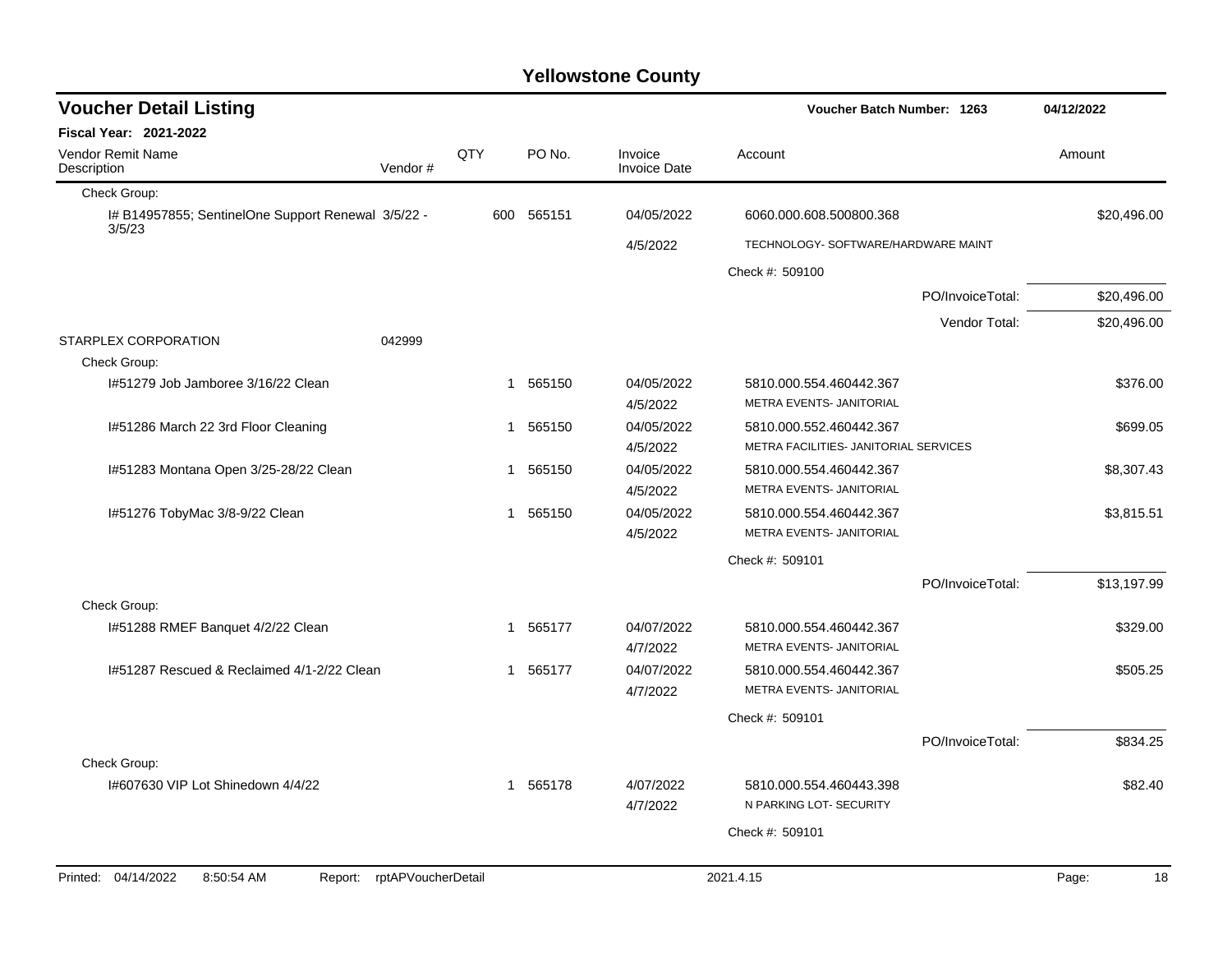| <b>Voucher Detail Listing</b>                                |                    |          |                                | Voucher Batch Number: 1263                                |                  | 04/12/2022  |
|--------------------------------------------------------------|--------------------|----------|--------------------------------|-----------------------------------------------------------|------------------|-------------|
| <b>Fiscal Year: 2021-2022</b>                                |                    |          |                                |                                                           |                  |             |
| Vendor Remit Name<br>Vendor#<br>Description                  | QTY                | PO No.   | Invoice<br><b>Invoice Date</b> | Account                                                   |                  | Amount      |
|                                                              |                    |          |                                |                                                           | PO/InvoiceTotal: | \$82.40     |
|                                                              |                    |          |                                |                                                           | Vendor Total:    | \$14,114.64 |
| SYSCO FOOD SERVICES OF MT<br>002390<br>Check Group:          |                    |          |                                |                                                           |                  |             |
| I#343721862 Detergent A#608519 3/30/22                       |                    | 1 565143 | 04/05/2022                     | 5810.000.553.460442.220                                   |                  | \$109.65    |
|                                                              |                    |          | 4/5/2022                       | METRA CONCESSIONS- OPERATING SUPPLIES                     |                  |             |
| I#343721862 Food Prod Catering 3/30/22 A#648519 Tomy<br>Hawk |                    | 1 565143 | 04/05/2022                     | 5810.000.553.460442.228                                   |                  | \$132.38    |
|                                                              |                    |          | 4/5/2022                       | METRA CONCESSIONS- FOOD-CATERING                          |                  |             |
| I#343721862 Food Prod Catering 3/30/22 A#648519              |                    | 1 565143 | 04/05/2022                     | 5810.000.553.460442.228                                   |                  | \$427.30    |
| Shinedown                                                    |                    |          | 4/5/2022                       | METRA CONCESSIONS- FOOD-CATERING                          |                  |             |
| I#343721861 Food Prod 3/30/22 A#552174                       |                    | 1 565143 | 04/05/2022                     | 5810.000.553.460442.223                                   |                  | \$2,520.60  |
|                                                              |                    |          | 4/5/2022                       | METRA CONCESSIONS- FOOD                                   |                  |             |
|                                                              |                    |          |                                | Check #: 509102                                           |                  |             |
|                                                              |                    |          |                                |                                                           | PO/InvoiceTotal: | \$3,189.93  |
| Check Group:                                                 |                    |          |                                |                                                           |                  |             |
| I#343731437 Popcorn Bags 4/5/22 A#552174                     |                    | 3 565169 | 04/07/2022<br>4/7/2022         | 5810.000.553.460442.223<br>METRA CONCESSIONS- FOOD        |                  | \$386.85    |
|                                                              |                    |          |                                | Check #: 509102                                           |                  |             |
|                                                              |                    |          |                                |                                                           | PO/InvoiceTotal: | \$386.85    |
|                                                              |                    |          |                                |                                                           | Vendor Total:    | \$3,576.78  |
| THUESEN SPRINKLERS & LANDSCAPE                               |                    |          |                                |                                                           |                  |             |
| Check Group:                                                 |                    |          |                                |                                                           |                  |             |
| I#2928,4/1/22, SNOW PLOW                                     |                    | 1 565161 | 04/05/2022<br>4/5/2022         | 2642.000.000.430200.362<br>RSID 720M ROAD MAINT & REPAIRS |                  | \$125.00    |
|                                                              |                    |          |                                | Check #: 509103                                           |                  |             |
|                                                              |                    |          |                                |                                                           | PO/InvoiceTotal: | \$125.00    |
|                                                              |                    |          |                                |                                                           | Vendor Total:    | \$125.00    |
| <b>TINY FOREST GREENS</b><br>Check Group:                    |                    |          |                                |                                                           |                  |             |
| Printed: 04/14/2022<br>8:50:54 AM<br>Report:                 | rptAPVoucherDetail |          |                                | 2021.4.15                                                 |                  | 19<br>Page: |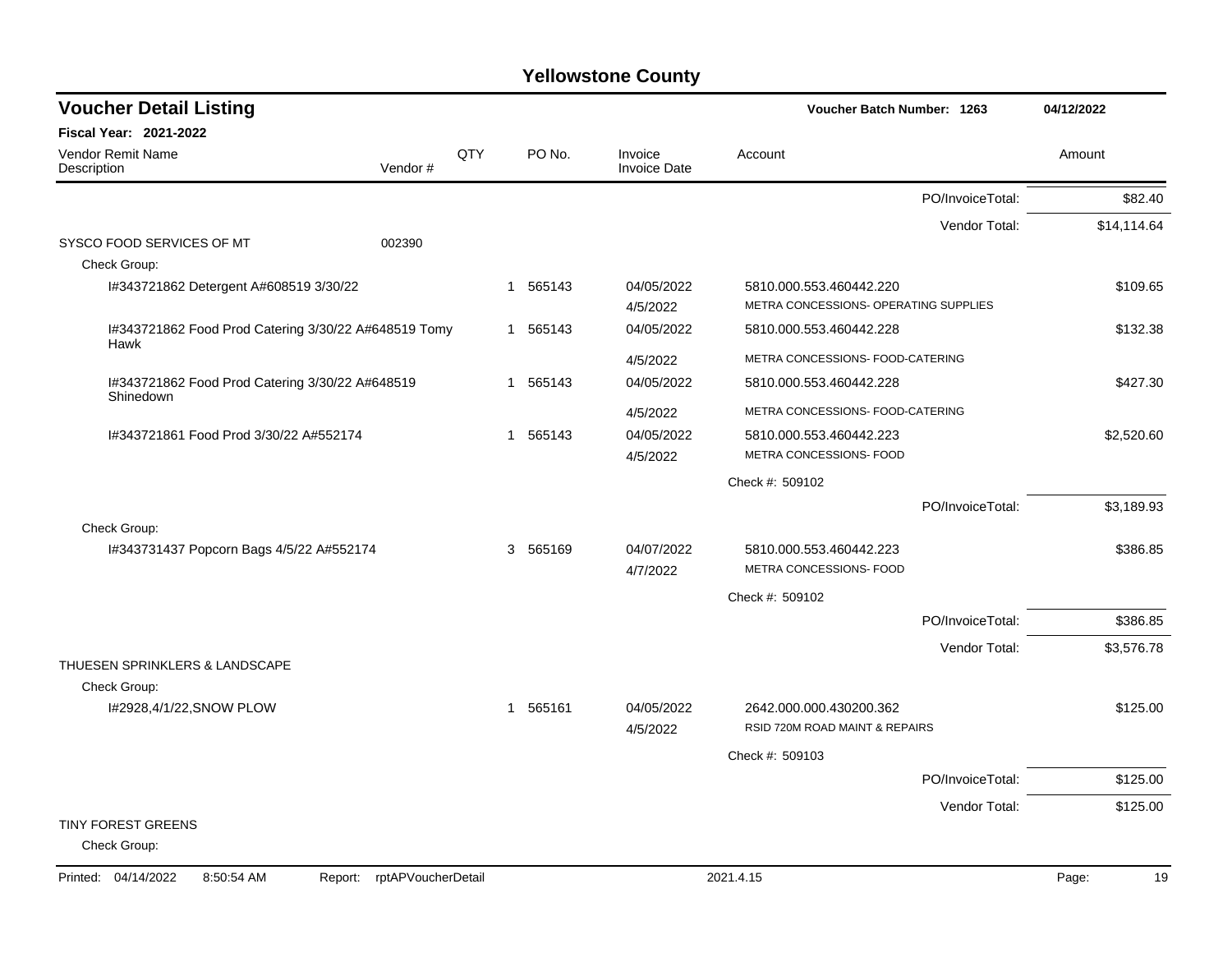#### I#216 MicroGreens Shinedown 4/4/22 1 565198 04/07/2022 5810.000.553.460442.228 \$37.00 4/7/2022 METRA CONCESSIONS- FOOD-CATERING Check #: 509104 PO/InvoiceTotal: \$37.00 Vendor Total: \$37.00 **TRUSAIC** Check Group: I#CINV-020259 April ACA fee 4/2/22 1 565196 1 565196 1 6050.000.601.500700.399 51,040.40 4/7/2022 HEALTH INSUR- OTHER CONTRACT SERVICES Check #: 509105 PO/InvoiceTotal: \$1,040.40 Vendor Total: \$1,040.40 US FOODS INC 002926 Check Group: I#3079460 Food Prod 3/31/22 A#44311173 Tony Hawk Cat 1 565140 04/05/2022 5810.000.553.460442.228 \$330.92 4/5/2022 METRA CONCESSIONS- FOOD-CATERING I#3079460 Food Prod 3/31/22 A#44311173 Shinedown Cat 1 565140 04/05/2022 5810.000.553.460442.228 \$620.55 4/5/2022 METRA CONCESSIONS- FOOD-CATERING Check #: 509106 PO/InvoiceTotal: \$951.47 Check Group: I#3155382 Food Prod 4/3/22 A#44311173 1 565166 04/07/2022 5810.000.553.460442.223 \$760.20 4/7/2022 METRA CONCESSIONS- FOOD Check #: 509106 PO/InvoiceTotal: \$760.20 Vendor Total: \$1,711.67 WILLIAMS, KENNETH C **Voucher Batch Number: Yellowstone County** Vendor Remit Name **Description Voucher Detail Listing Fiscal Year: 2021-2022 1263 04/12/2022** PO No. Invoice Account Amount Amount Amount Amount Vendor # **QTY** Invoice Date

Check Group: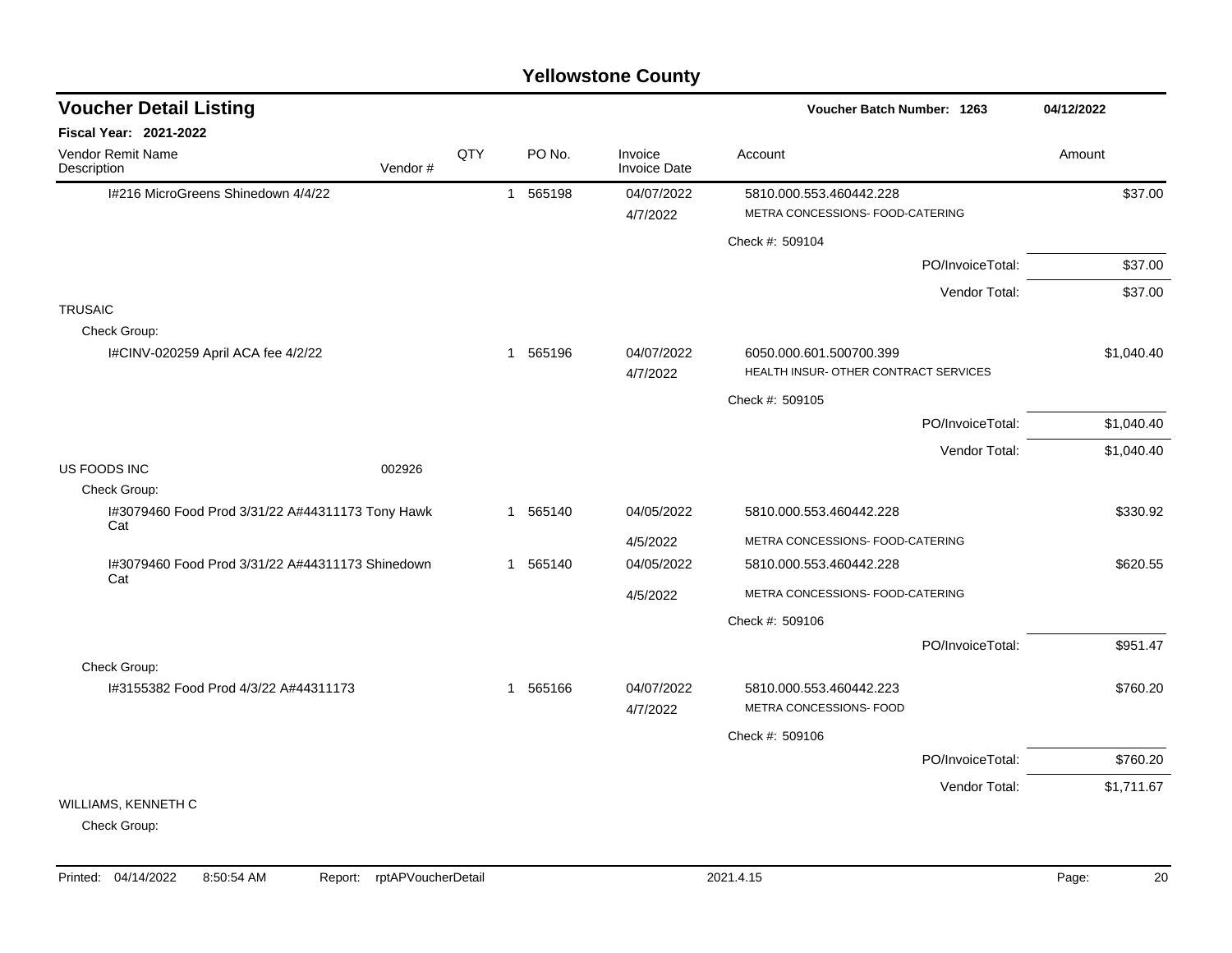| Fiscal Year: 2021-2022<br>QTY<br>Vendor Remit Name<br>PO No.<br>Invoice<br>Account<br>Amount<br>Description<br>Vendor#<br><b>Invoice Date</b><br>TRAVEL EXPENSE, ALL HAZARDS RESONSE MTNG<br>1 565195<br>\$73.00<br>04/07/2022<br>1000.000.124.420600.370<br>HELENA, MT 3/9-10/22<br>4/7/2022<br><b>DES-TRAVEL</b><br>Check #: 509107<br>PO/InvoiceTotal:<br>\$73.00<br>Vendor Total:<br>\$73.00<br><b>WOLF CONSTRUCTION</b><br>Check Group:<br>WOLF CONSTRUCTION, 2/21/22, SNOW PLOW<br>04/05/2022<br>565162<br>2589.000.000.430200.362<br>\$300.00<br>$\mathbf{1}$<br>RSID 667M ROAD MAINT & REPAIRS<br>4/5/2022<br>WOLF CONSTRUCTION, 2/21/22, SNOW PLOWED<br>1 565162<br>04/05/2022<br>\$300.00<br>2699.820.000.430200.362<br>820M CREST VIEW SUB ROAD MAINT & REPAIRS<br>4/5/2022<br>Check #: 509108<br>\$600.00<br>PO/InvoiceTotal:<br>Vendor Total:<br>\$600.00<br>YELLOWSTONE VALLEY ELECTRIC<br>006770<br>Check Group:<br>A# 3746001; S 4TH RD HUNTLEY CEM 3/31/21<br>1 565146<br>04/05/2022<br>7302.000.726.430900.362<br>\$20.12<br>HUNTLEY PROJ CEM- MAINT & REPAIRS<br>4/5/2022<br>Check #: 509109<br>\$20.12<br>PO/InvoiceTotal:<br>Check Group:<br>I#17389010; POMPEYS TOWER 3/31/22<br>565172<br>04/07/2022<br>1000.000.124.420600.340<br>\$342.61<br>1<br><b>DES-UTILITIES</b><br>4/7/2022<br>04/07/2022<br>I#17389010; SKYVIEW TOWER 3/31/22<br>1 565172<br>1000.000.124.420600.340<br>\$120.86<br><b>DES-UTILITIES</b><br>4/7/2022<br>I#17389010; LATE CHARGE<br>1 565172<br>04/07/2022<br>1000.000.124.420600.340<br>\$3.43<br>4/7/2022<br><b>DES-UTILITIES</b><br>Check #: 509109<br>PO/InvoiceTotal:<br>\$466.90<br>Printed: 04/14/2022<br>rptAPVoucherDetail<br>2021.4.15<br>8:50:54 AM<br>Page:<br>Report: | <b>Voucher Detail Listing</b> |  |  | Voucher Batch Number: 1263 | 04/12/2022 |
|------------------------------------------------------------------------------------------------------------------------------------------------------------------------------------------------------------------------------------------------------------------------------------------------------------------------------------------------------------------------------------------------------------------------------------------------------------------------------------------------------------------------------------------------------------------------------------------------------------------------------------------------------------------------------------------------------------------------------------------------------------------------------------------------------------------------------------------------------------------------------------------------------------------------------------------------------------------------------------------------------------------------------------------------------------------------------------------------------------------------------------------------------------------------------------------------------------------------------------------------------------------------------------------------------------------------------------------------------------------------------------------------------------------------------------------------------------------------------------------------------------------------------------------------------------------------------------------------------------------------------------------------------------------------------------------------------------------------------------|-------------------------------|--|--|----------------------------|------------|
| 21                                                                                                                                                                                                                                                                                                                                                                                                                                                                                                                                                                                                                                                                                                                                                                                                                                                                                                                                                                                                                                                                                                                                                                                                                                                                                                                                                                                                                                                                                                                                                                                                                                                                                                                                 |                               |  |  |                            |            |
|                                                                                                                                                                                                                                                                                                                                                                                                                                                                                                                                                                                                                                                                                                                                                                                                                                                                                                                                                                                                                                                                                                                                                                                                                                                                                                                                                                                                                                                                                                                                                                                                                                                                                                                                    |                               |  |  |                            |            |
|                                                                                                                                                                                                                                                                                                                                                                                                                                                                                                                                                                                                                                                                                                                                                                                                                                                                                                                                                                                                                                                                                                                                                                                                                                                                                                                                                                                                                                                                                                                                                                                                                                                                                                                                    |                               |  |  |                            |            |
|                                                                                                                                                                                                                                                                                                                                                                                                                                                                                                                                                                                                                                                                                                                                                                                                                                                                                                                                                                                                                                                                                                                                                                                                                                                                                                                                                                                                                                                                                                                                                                                                                                                                                                                                    |                               |  |  |                            |            |
|                                                                                                                                                                                                                                                                                                                                                                                                                                                                                                                                                                                                                                                                                                                                                                                                                                                                                                                                                                                                                                                                                                                                                                                                                                                                                                                                                                                                                                                                                                                                                                                                                                                                                                                                    |                               |  |  |                            |            |
|                                                                                                                                                                                                                                                                                                                                                                                                                                                                                                                                                                                                                                                                                                                                                                                                                                                                                                                                                                                                                                                                                                                                                                                                                                                                                                                                                                                                                                                                                                                                                                                                                                                                                                                                    |                               |  |  |                            |            |
|                                                                                                                                                                                                                                                                                                                                                                                                                                                                                                                                                                                                                                                                                                                                                                                                                                                                                                                                                                                                                                                                                                                                                                                                                                                                                                                                                                                                                                                                                                                                                                                                                                                                                                                                    |                               |  |  |                            |            |
|                                                                                                                                                                                                                                                                                                                                                                                                                                                                                                                                                                                                                                                                                                                                                                                                                                                                                                                                                                                                                                                                                                                                                                                                                                                                                                                                                                                                                                                                                                                                                                                                                                                                                                                                    |                               |  |  |                            |            |
|                                                                                                                                                                                                                                                                                                                                                                                                                                                                                                                                                                                                                                                                                                                                                                                                                                                                                                                                                                                                                                                                                                                                                                                                                                                                                                                                                                                                                                                                                                                                                                                                                                                                                                                                    |                               |  |  |                            |            |
|                                                                                                                                                                                                                                                                                                                                                                                                                                                                                                                                                                                                                                                                                                                                                                                                                                                                                                                                                                                                                                                                                                                                                                                                                                                                                                                                                                                                                                                                                                                                                                                                                                                                                                                                    |                               |  |  |                            |            |
|                                                                                                                                                                                                                                                                                                                                                                                                                                                                                                                                                                                                                                                                                                                                                                                                                                                                                                                                                                                                                                                                                                                                                                                                                                                                                                                                                                                                                                                                                                                                                                                                                                                                                                                                    |                               |  |  |                            |            |
|                                                                                                                                                                                                                                                                                                                                                                                                                                                                                                                                                                                                                                                                                                                                                                                                                                                                                                                                                                                                                                                                                                                                                                                                                                                                                                                                                                                                                                                                                                                                                                                                                                                                                                                                    |                               |  |  |                            |            |
|                                                                                                                                                                                                                                                                                                                                                                                                                                                                                                                                                                                                                                                                                                                                                                                                                                                                                                                                                                                                                                                                                                                                                                                                                                                                                                                                                                                                                                                                                                                                                                                                                                                                                                                                    |                               |  |  |                            |            |
|                                                                                                                                                                                                                                                                                                                                                                                                                                                                                                                                                                                                                                                                                                                                                                                                                                                                                                                                                                                                                                                                                                                                                                                                                                                                                                                                                                                                                                                                                                                                                                                                                                                                                                                                    |                               |  |  |                            |            |
|                                                                                                                                                                                                                                                                                                                                                                                                                                                                                                                                                                                                                                                                                                                                                                                                                                                                                                                                                                                                                                                                                                                                                                                                                                                                                                                                                                                                                                                                                                                                                                                                                                                                                                                                    |                               |  |  |                            |            |
|                                                                                                                                                                                                                                                                                                                                                                                                                                                                                                                                                                                                                                                                                                                                                                                                                                                                                                                                                                                                                                                                                                                                                                                                                                                                                                                                                                                                                                                                                                                                                                                                                                                                                                                                    |                               |  |  |                            |            |
|                                                                                                                                                                                                                                                                                                                                                                                                                                                                                                                                                                                                                                                                                                                                                                                                                                                                                                                                                                                                                                                                                                                                                                                                                                                                                                                                                                                                                                                                                                                                                                                                                                                                                                                                    |                               |  |  |                            |            |
|                                                                                                                                                                                                                                                                                                                                                                                                                                                                                                                                                                                                                                                                                                                                                                                                                                                                                                                                                                                                                                                                                                                                                                                                                                                                                                                                                                                                                                                                                                                                                                                                                                                                                                                                    |                               |  |  |                            |            |
|                                                                                                                                                                                                                                                                                                                                                                                                                                                                                                                                                                                                                                                                                                                                                                                                                                                                                                                                                                                                                                                                                                                                                                                                                                                                                                                                                                                                                                                                                                                                                                                                                                                                                                                                    |                               |  |  |                            |            |
|                                                                                                                                                                                                                                                                                                                                                                                                                                                                                                                                                                                                                                                                                                                                                                                                                                                                                                                                                                                                                                                                                                                                                                                                                                                                                                                                                                                                                                                                                                                                                                                                                                                                                                                                    |                               |  |  |                            |            |
|                                                                                                                                                                                                                                                                                                                                                                                                                                                                                                                                                                                                                                                                                                                                                                                                                                                                                                                                                                                                                                                                                                                                                                                                                                                                                                                                                                                                                                                                                                                                                                                                                                                                                                                                    |                               |  |  |                            |            |
|                                                                                                                                                                                                                                                                                                                                                                                                                                                                                                                                                                                                                                                                                                                                                                                                                                                                                                                                                                                                                                                                                                                                                                                                                                                                                                                                                                                                                                                                                                                                                                                                                                                                                                                                    |                               |  |  |                            |            |
|                                                                                                                                                                                                                                                                                                                                                                                                                                                                                                                                                                                                                                                                                                                                                                                                                                                                                                                                                                                                                                                                                                                                                                                                                                                                                                                                                                                                                                                                                                                                                                                                                                                                                                                                    |                               |  |  |                            |            |
|                                                                                                                                                                                                                                                                                                                                                                                                                                                                                                                                                                                                                                                                                                                                                                                                                                                                                                                                                                                                                                                                                                                                                                                                                                                                                                                                                                                                                                                                                                                                                                                                                                                                                                                                    |                               |  |  |                            |            |
|                                                                                                                                                                                                                                                                                                                                                                                                                                                                                                                                                                                                                                                                                                                                                                                                                                                                                                                                                                                                                                                                                                                                                                                                                                                                                                                                                                                                                                                                                                                                                                                                                                                                                                                                    |                               |  |  |                            |            |
|                                                                                                                                                                                                                                                                                                                                                                                                                                                                                                                                                                                                                                                                                                                                                                                                                                                                                                                                                                                                                                                                                                                                                                                                                                                                                                                                                                                                                                                                                                                                                                                                                                                                                                                                    |                               |  |  |                            |            |
|                                                                                                                                                                                                                                                                                                                                                                                                                                                                                                                                                                                                                                                                                                                                                                                                                                                                                                                                                                                                                                                                                                                                                                                                                                                                                                                                                                                                                                                                                                                                                                                                                                                                                                                                    |                               |  |  |                            |            |
|                                                                                                                                                                                                                                                                                                                                                                                                                                                                                                                                                                                                                                                                                                                                                                                                                                                                                                                                                                                                                                                                                                                                                                                                                                                                                                                                                                                                                                                                                                                                                                                                                                                                                                                                    |                               |  |  |                            |            |
|                                                                                                                                                                                                                                                                                                                                                                                                                                                                                                                                                                                                                                                                                                                                                                                                                                                                                                                                                                                                                                                                                                                                                                                                                                                                                                                                                                                                                                                                                                                                                                                                                                                                                                                                    |                               |  |  |                            |            |
|                                                                                                                                                                                                                                                                                                                                                                                                                                                                                                                                                                                                                                                                                                                                                                                                                                                                                                                                                                                                                                                                                                                                                                                                                                                                                                                                                                                                                                                                                                                                                                                                                                                                                                                                    |                               |  |  |                            |            |
|                                                                                                                                                                                                                                                                                                                                                                                                                                                                                                                                                                                                                                                                                                                                                                                                                                                                                                                                                                                                                                                                                                                                                                                                                                                                                                                                                                                                                                                                                                                                                                                                                                                                                                                                    |                               |  |  |                            |            |